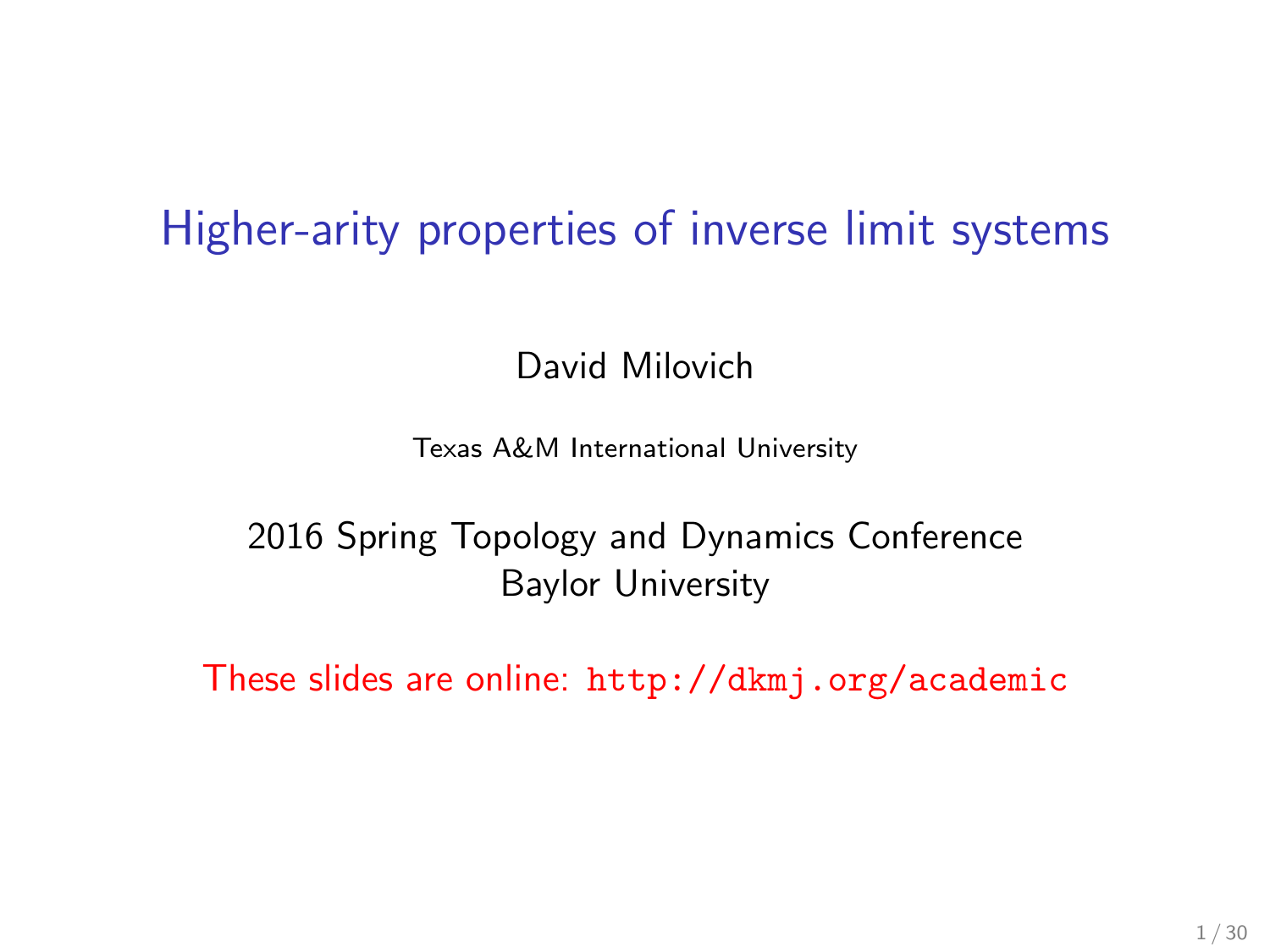## Basic terminology and scope

 $compactum = compact Hausdorff space$ 

Boolean space  $=$  compactum with a clopen base

 $dyadic = continuous image of a power of 2$ 

 $crowded = without isolated points$ 

 $\overline{ccc}$  = every pairwise disjoint family of open sets is countable.

- $\triangleright$  Most of our example spaces will be boolean and dyadic.
- $\triangleright$  All of our example spaces will be crowded ccc compacta.

open map  $=$  function that maps open sets onto open sets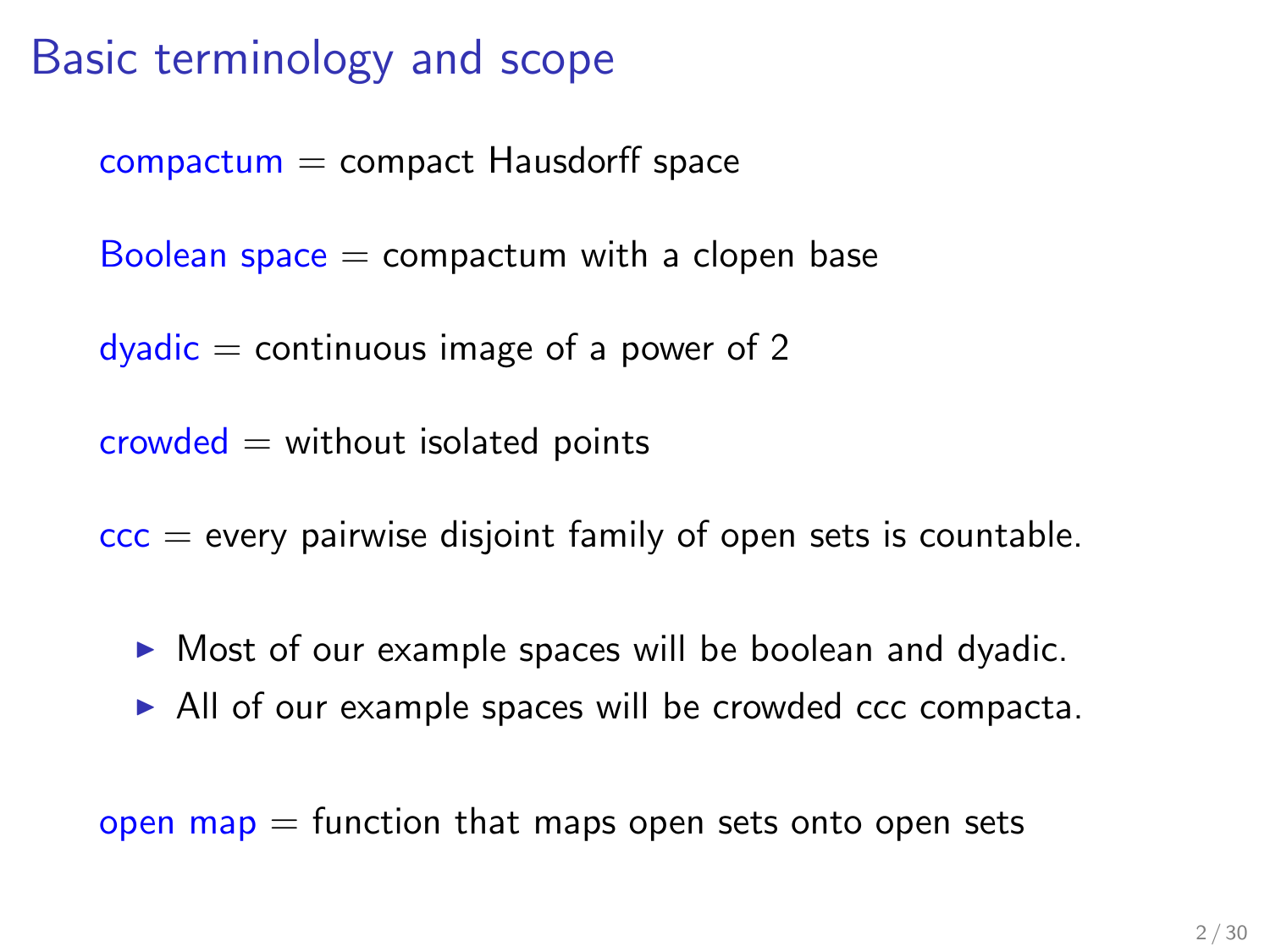### Some notation

 $X \cong Y$  means X is homeomorphic to Y.

 $\pi_0$  and  $\pi_1$  are the first and second coordinate projections:

$$
\pi_0(x,y)=x \text{ and } \pi_1(x,y)=y
$$

 $h = f \times g$  means h is the diagonal product of f and g:

$$
h(x) = (f(x), g(x))
$$

 $Z = f \boxtimes g$  means Z is the fiber product of f and g:

$$
Z = \{(x, y) : f(x) = g(y)\}
$$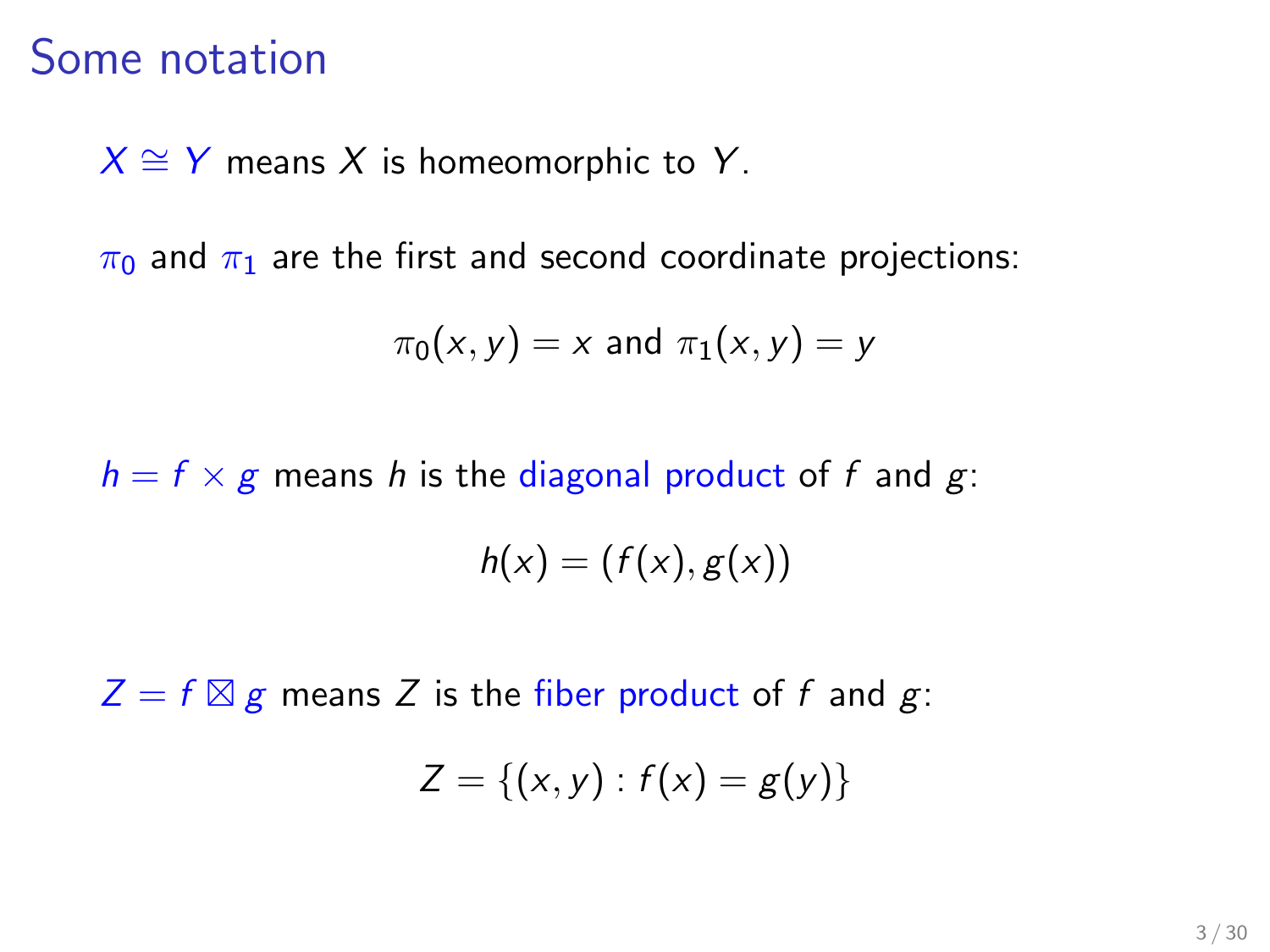- ►  $2^{\kappa}$  is space of all functions from  $\kappa$  to 2.
- ►  $(2^{\kappa})^n$  is space of all functions from *n* to  $2^{\kappa}$ .
- $\blacktriangleright$  SP<sup>n</sup>(2<sup> $\kappa$ </sup>) is the quotient space of  $(2^{\kappa})^n$  induced by:  $f \sim g$  iff  $f = g \circ \tau$  for some permutation  $\tau : n \to n$
- ► Given  $0 < m < n < \omega \leq \kappa$ , we have  $(2^{\kappa})^m \cong (2^{\kappa})^n$  since  $|\kappa \times m| = |\kappa \times n|.$
- ► Is  $SP^m(2^{\kappa}) \cong SP^n(2^{\kappa})$ ?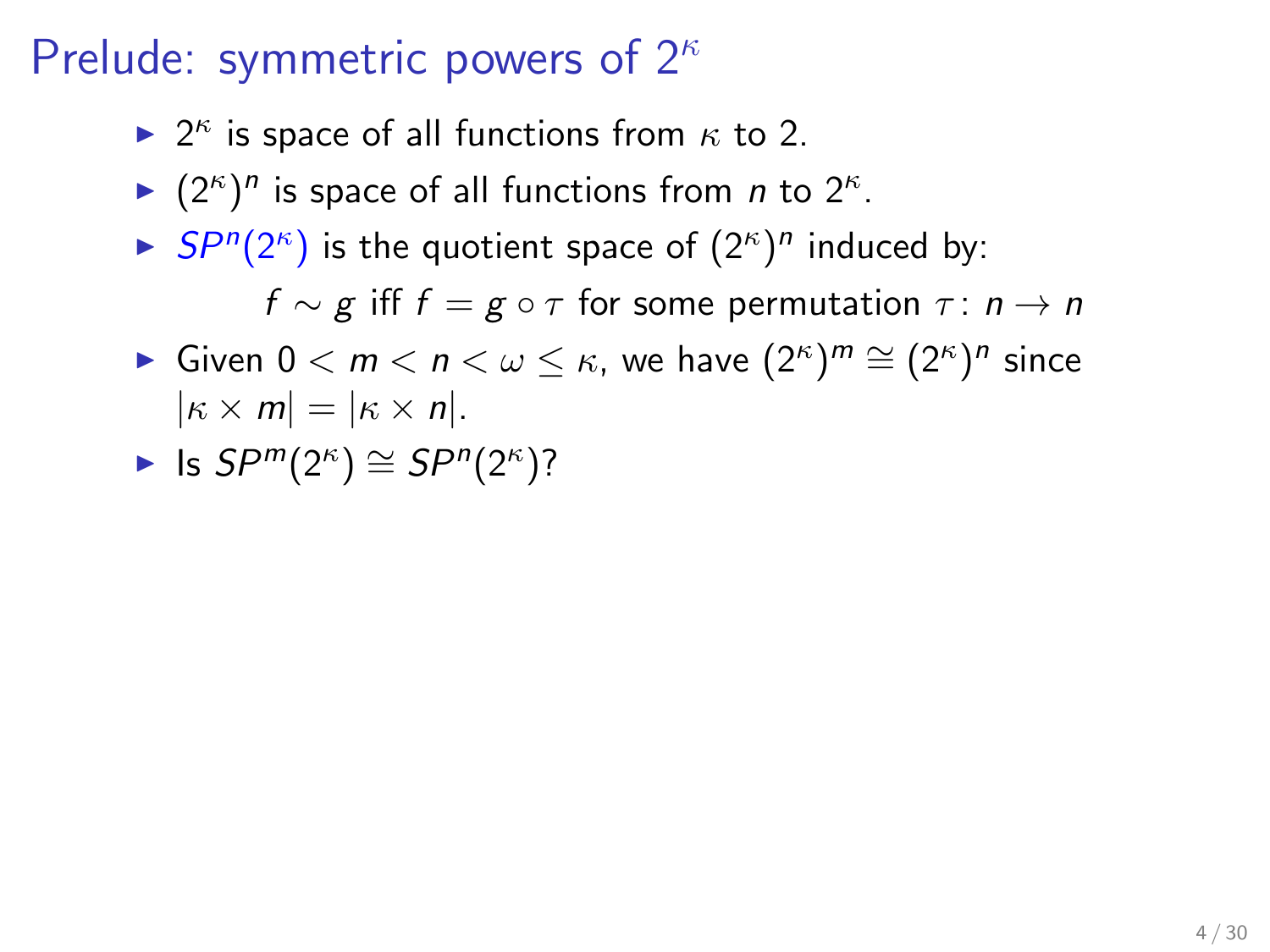- ►  $2^{\kappa}$  is space of all functions from  $\kappa$  to 2.
- ►  $(2^{\kappa})^n$  is space of all functions from *n* to  $2^{\kappa}$ .
- $\blacktriangleright$  SP<sup>n</sup>(2<sup> $\kappa$ </sup>) is the quotient space of  $(2^{\kappa})^n$  induced by:  $f \sim \varrho$  iff  $f = \varrho \circ \tau$  for some permutation  $\tau : n \to n$
- ► Given  $0 < m < n < \omega \leq \kappa$ , we have  $(2^{\kappa})^m \cong (2^{\kappa})^n$  since  $|\kappa \times m| = |\kappa \times n|.$

► Is 
$$
SP^m(2^{\kappa}) \cong SP^n(2^{\kappa})
$$
?

If  $\kappa = \omega$ , then  $SP^{m}(2^{\kappa}) \cong SP^{n}(2^{\kappa}) \cong 2^{\kappa}$  simply because  $2^{\omega}$  is up to homeomorphism the only second countable crowded Boolean space.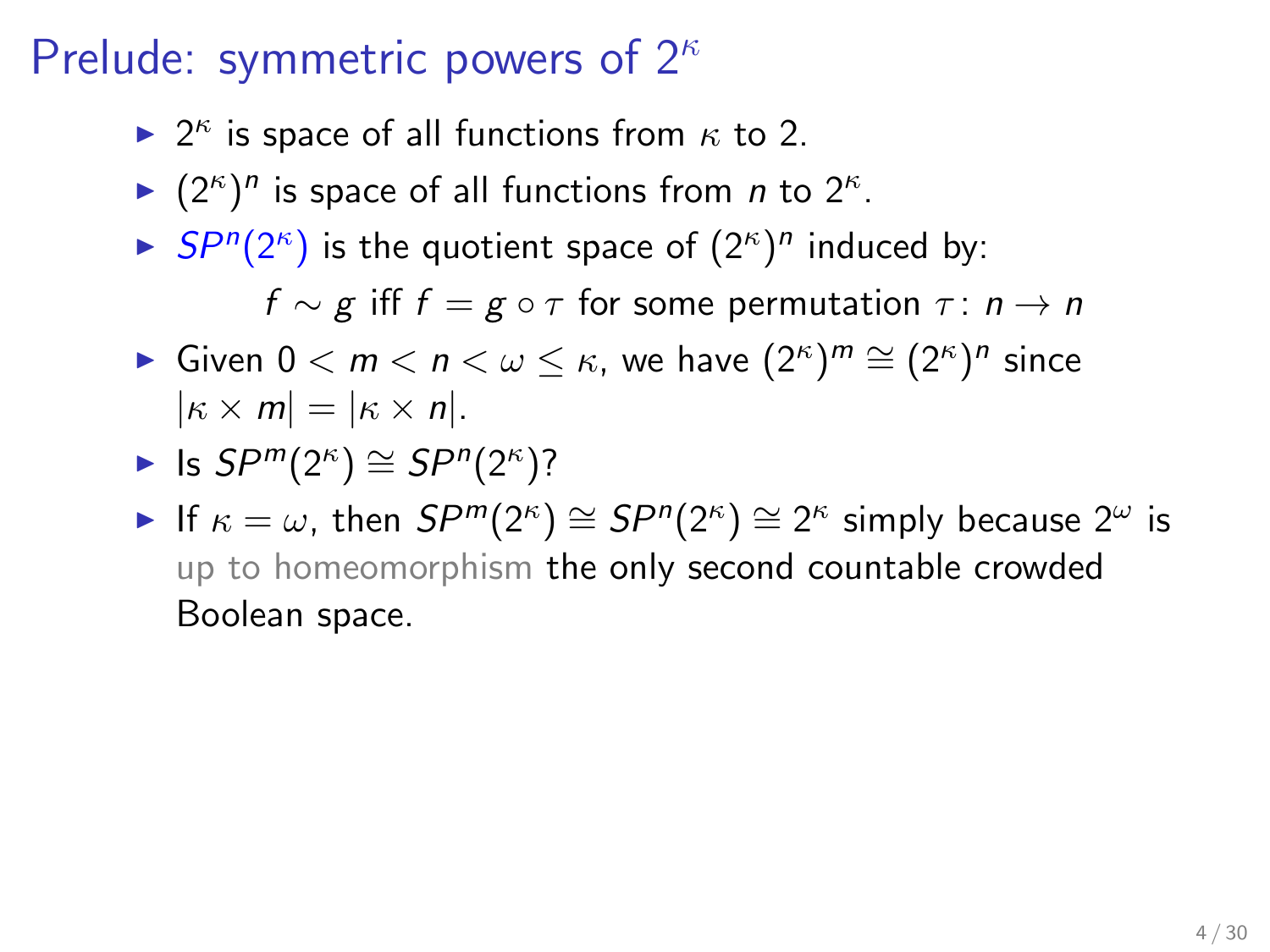- ►  $2^{\kappa}$  is space of all functions from  $\kappa$  to 2.
- ►  $(2^{\kappa})^n$  is space of all functions from *n* to  $2^{\kappa}$ .
- $\blacktriangleright$  SP<sup>n</sup>(2<sup> $\kappa$ </sup>) is the quotient space of  $(2^{\kappa})^n$  induced by:  $f \sim \varrho$  iff  $f = \varrho \circ \tau$  for some permutation  $\tau : n \to n$
- ► Given  $0 < m < n < \omega \leq \kappa$ , we have  $(2^{\kappa})^m \cong (2^{\kappa})^n$  since  $|\kappa \times m| = |\kappa \times n|.$

► Is 
$$
SP^m(2^{\kappa}) \cong SP^n(2^{\kappa})
$$
?

- If  $\kappa = \omega$ , then  $SP^{m}(2^{\kappa}) \cong SP^{n}(2^{\kappa}) \cong 2^{\kappa}$  simply because  $2^{\omega}$  is up to homeomorphism the only second countable crowded Boolean space.
- ► (Ščepin) If  $\kappa = \omega_1$  then again  $SP^m(2^{\kappa}) \cong SP^n(2^{\kappa}) \cong 2^{\kappa}$ . However, the proof is a lot harder.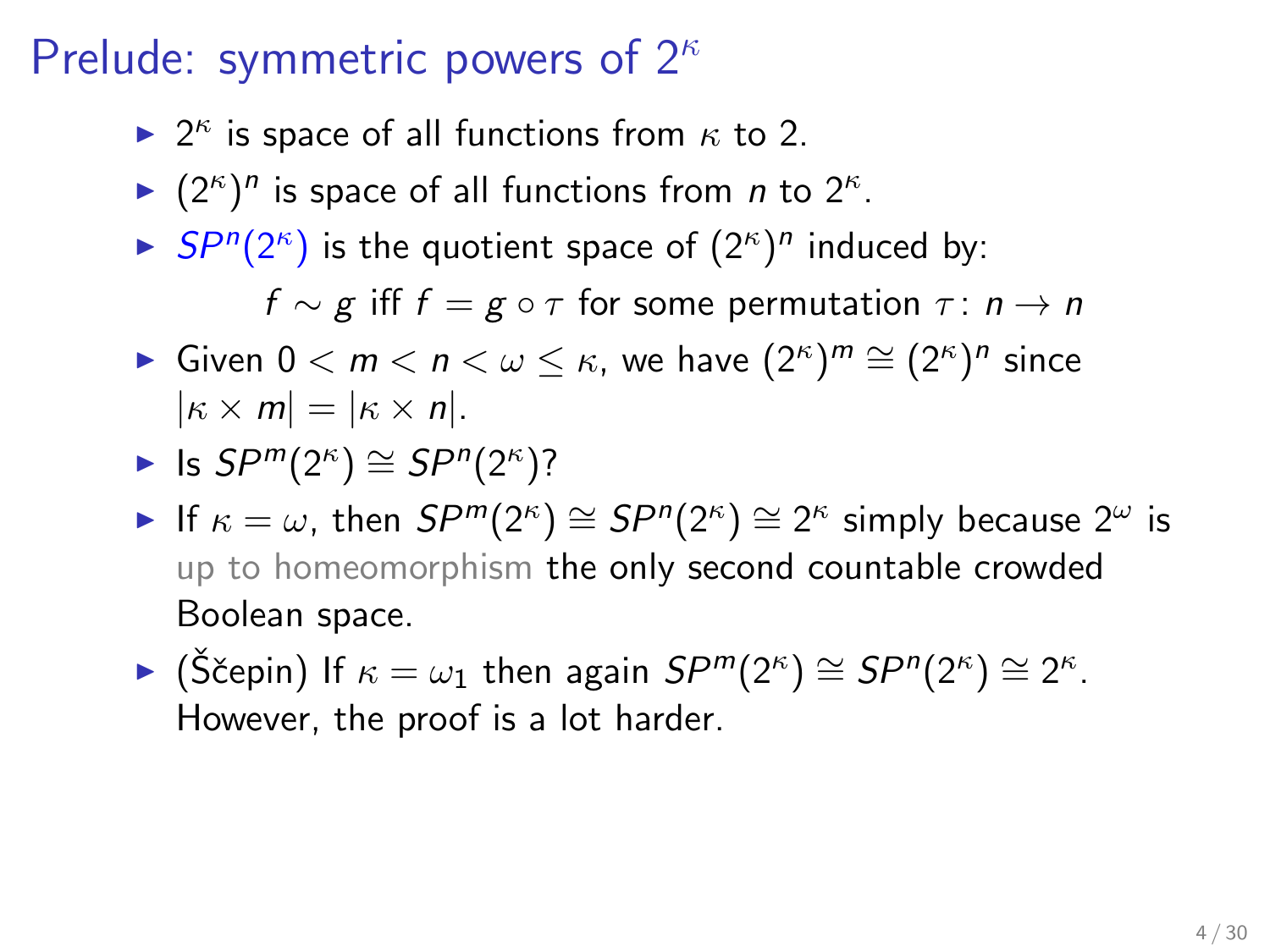- ►  $2^{\kappa}$  is space of all functions from  $\kappa$  to 2.
- ►  $(2^{\kappa})^n$  is space of all functions from *n* to  $2^{\kappa}$ .
- $\blacktriangleright$  SP<sup>n</sup>(2<sup> $\kappa$ </sup>) is the quotient space of  $(2^{\kappa})^n$  induced by:  $f \sim \varrho$  iff  $f = \varrho \circ \tau$  for some permutation  $\tau : n \to n$
- ► Given  $0 < m < n < \omega \leq \kappa$ , we have  $(2^{\kappa})^m \cong (2^{\kappa})^n$  since  $|\kappa \times m| = |\kappa \times n|.$

► Is 
$$
SP^m(2^{\kappa}) \cong SP^n(2^{\kappa})
$$
?

- If  $\kappa = \omega$ , then  $SP^{m}(2^{\kappa}) \cong SP^{n}(2^{\kappa}) \cong 2^{\kappa}$  simply because  $2^{\omega}$  is up to homeomorphism the only second countable crowded Boolean space.
- ► (Ščepin) If  $\kappa = \omega_1$  then again  $SP^m(2^{\kappa}) \cong SP^n(2^{\kappa}) \cong 2^{\kappa}$ . However, the proof is a lot harder.
- ► (Ščepin) If  $\kappa \geq \omega_2$  then  $SP^m(2^{\kappa}) \ncong SP^n(2^{\kappa})$ .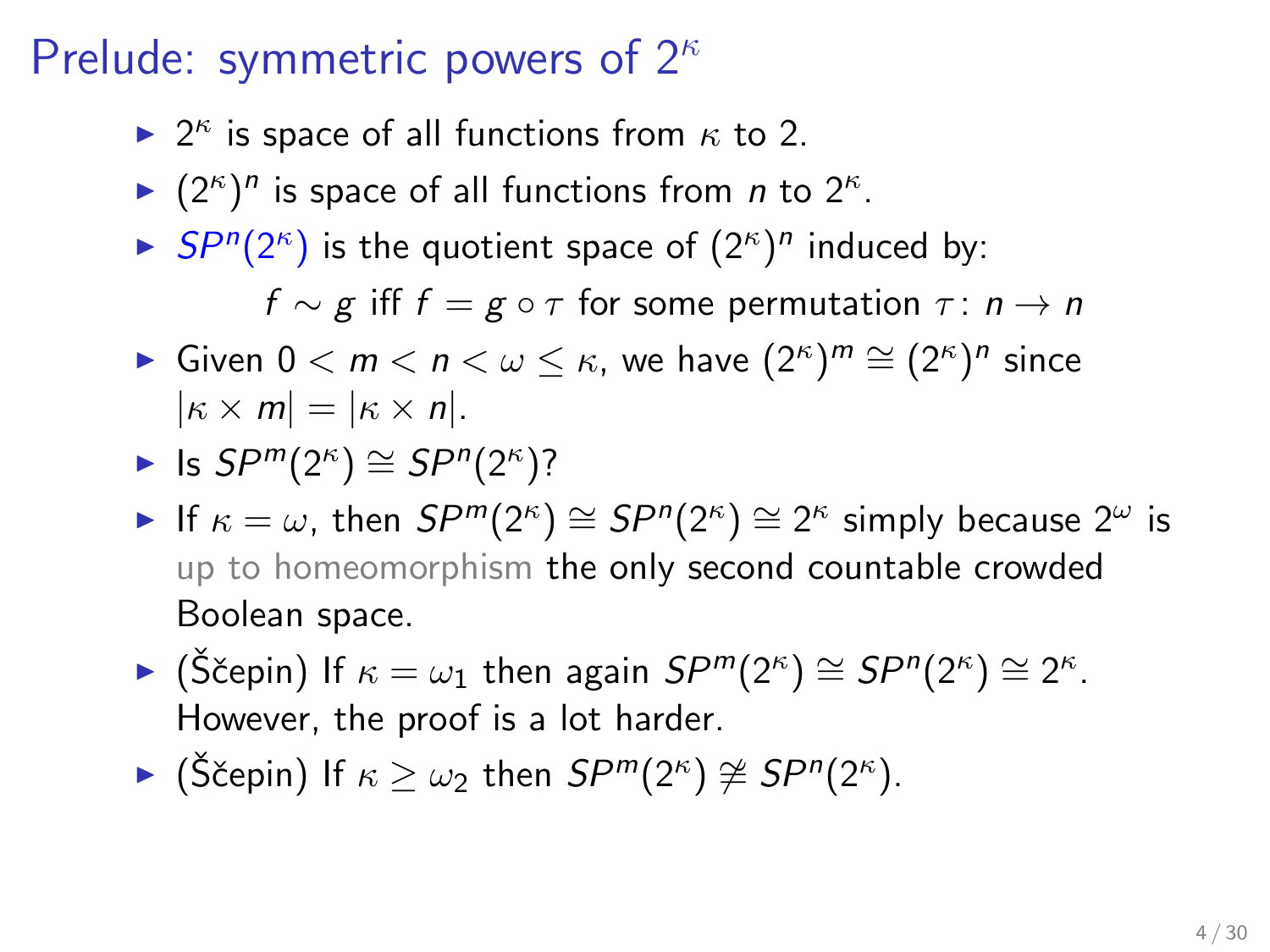- ►  $2^{\kappa}$  is space of all functions from  $\kappa$  to 2.
- ►  $(2^{\kappa})^n$  is space of all functions from *n* to  $2^{\kappa}$ .
- $\blacktriangleright$  SP<sup>n</sup>(2<sup> $\kappa$ </sup>) is the quotient space of  $(2^{\kappa})^n$  induced by:  $f \sim g$  iff  $f = g \circ \tau$  for some permutation  $\tau : n \to n$
- ► Given  $0 < m < n < \omega \leq \kappa$ , we have  $(2^{\kappa})^m \cong (2^{\kappa})^n$  since  $|\kappa \times m| = |\kappa \times n|.$

► Is 
$$
SP^m(2^{\kappa}) \cong SP^n(2^{\kappa})
$$
?

- If  $\kappa = \omega$ , then  $SP^{m}(2^{\kappa}) \cong SP^{n}(2^{\kappa}) \cong 2^{\kappa}$  simply because  $2^{\omega}$  is up to homeomorphism the only second countable crowded Boolean space.
- ► (Ščepin) If  $\kappa = \omega_1$  then again  $SP^m(2^{\kappa}) \cong SP^n(2^{\kappa}) \cong 2^{\kappa}$ . However, the proof is a lot harder.
- ► (Ščepin) If  $\kappa \geq \omega_2$  then  $SP^m(2^{\kappa}) \ncong SP^n(2^{\kappa})$ . In fact, S̆čepin's proof shows that  $SP^n(2^{\kappa})$  is not a retract of any homeomorphic copy of  $SP^m(2^{\kappa})$ .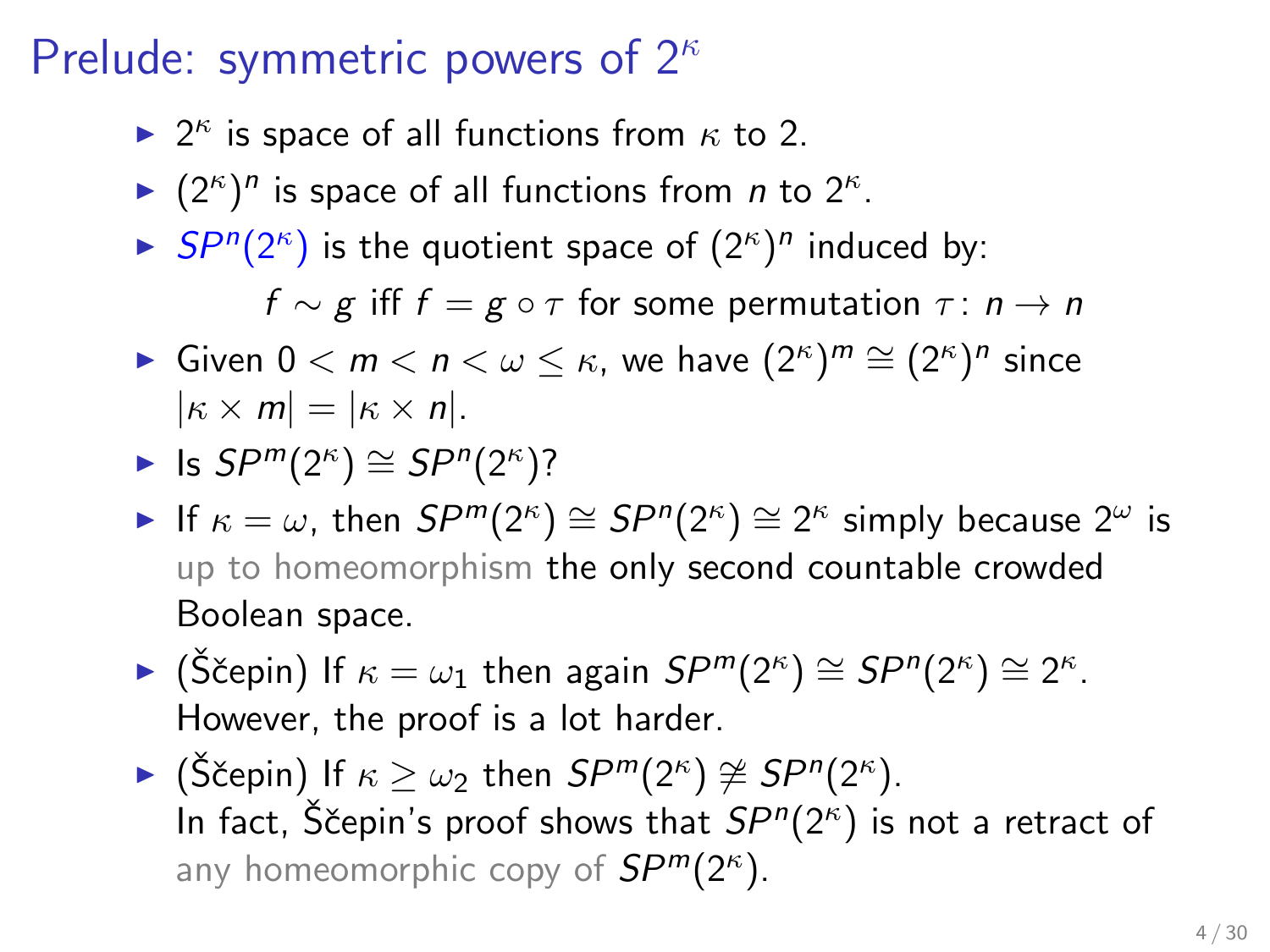So, why isn't, say,  $SP^7(2^{\omega_2})$  a retract of  $SP^6(2^{\omega_2})$ ?

#### Lemma

Given a cardinal  $\kappa$ , the following are equivalent:

- $\blacktriangleright$   $\kappa > \omega_2$ .
- $\triangleright$  There exist M, N  $\prec$  H( $\theta$ ) such that M ∩ κ ⊄ M ∩ κ ⊄ M ∩ κ.
- $\triangleright$  There exist countable M, N  $\prec$  H( $\theta$ ) such that  $M \cap \kappa \not\subseteq N \cap \kappa \not\subseteq M \cap \kappa$ .

#### Definition

" $M \prec H(\theta)$ " implies that M satisfies arbitrary finite lists of finitary closure properties that I don't want to write down. More precisely:

- $\blacktriangleright M \prec H(\theta)$  means  $(M, \in \upharpoonright M, \sqsubset \upharpoonright M)$  is a first-order elementary submodel of a set-theoretic universe well-ordered by  $\Box$ .
- $\triangleright$  To avoid going beyond ZFC, choose a "universe" of the form  $(H(\theta), \in, \sqsubset)$  for  $\theta$  a regular cardinal large enough that  $H(\theta)$ has all the power sets we need for the argument at hand.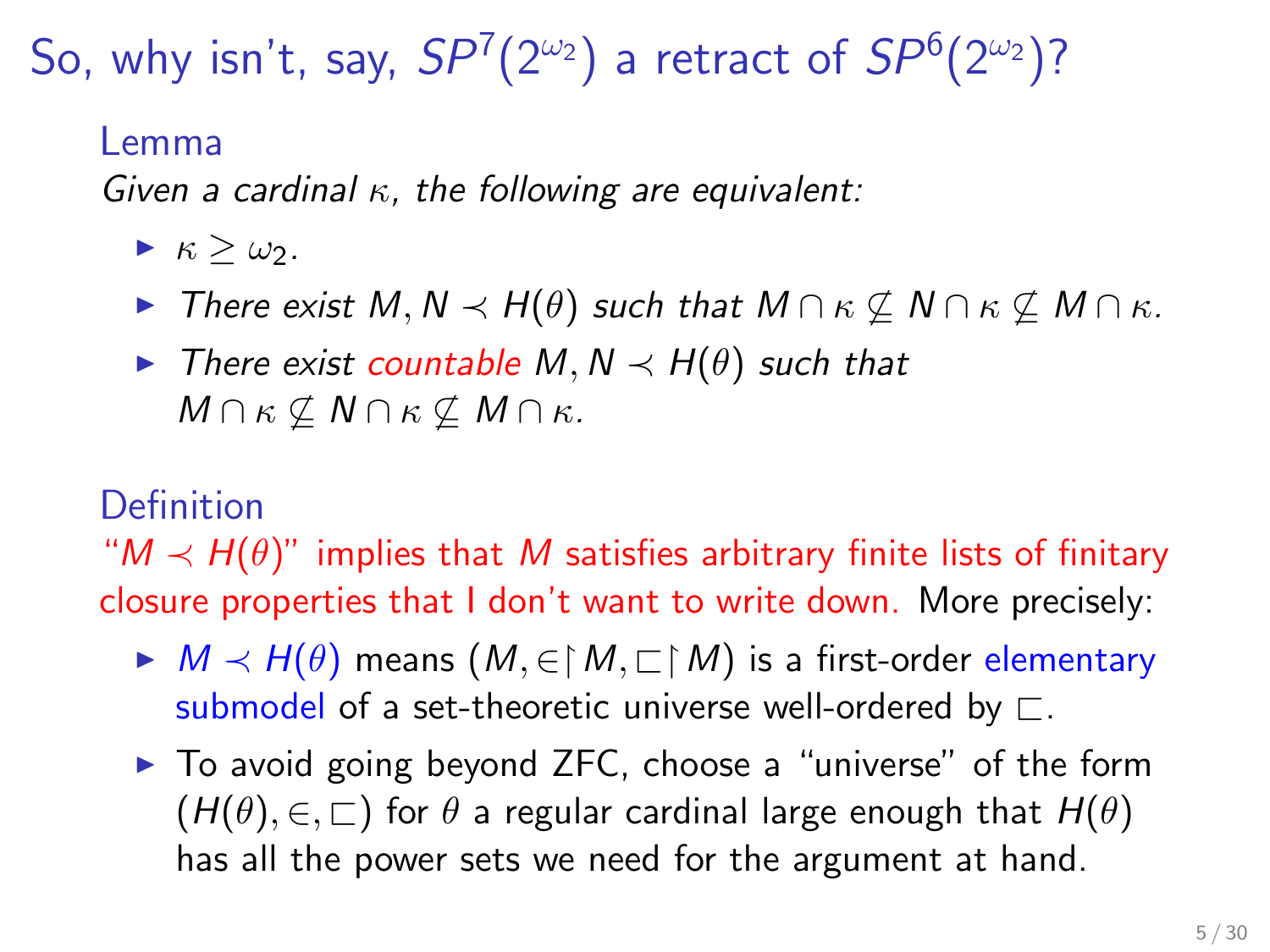### An impossible fiber retract

Let 
$$
SP^7(2^{\omega_2})
$$
  $\longrightarrow$   $SP^6(2^{\omega_2})$   $\longrightarrow$   $SP^7(2^{\omega_2})$ .

Let  $N_0, N_1 \prec H(\theta)$  with  $f, g \in N_i$  and  $E_i = N_i \cap \omega_2 \not\subseteq E_{1-i}$ . Let  $Y_j = SP^j(2^{E_0 \cup E_1})$  for each  $j \in \{6, 7\}$ .

Let  $Z_j$  be the fiber product  $\pi^{E_0}_{i,B}$  $^{E_0}_{j,E_0\cap E_1}\boxtimes \pi^{E_1}_{j,E}$  $j, E_0 \cap E_1$ where  $\pi^B_{j,A}\colon S P^j(2^B)\to S P^j(2^A)$ ,  $f/\!\!\sim\,\mapsto ((f_i\restriction A)_{i .$ 

Then the diagonal product  $\zeta_j = \pi_{j,E_0}^{E_0 \cup E_1}$  $\frac{E_0\cup E_1}{E_0}\times \pi_{j,E_1}^{E_0\cup E_1}$  $j, E_1$  maps  $Y_j$  into  $Z_j$ .



- $\blacktriangleright$   $\zeta$  has a fiber of size 7!.
- $\triangleright$   $\zeta_6$  has no fibers larger than 6!.
- $\blacktriangleright$  Contradiction!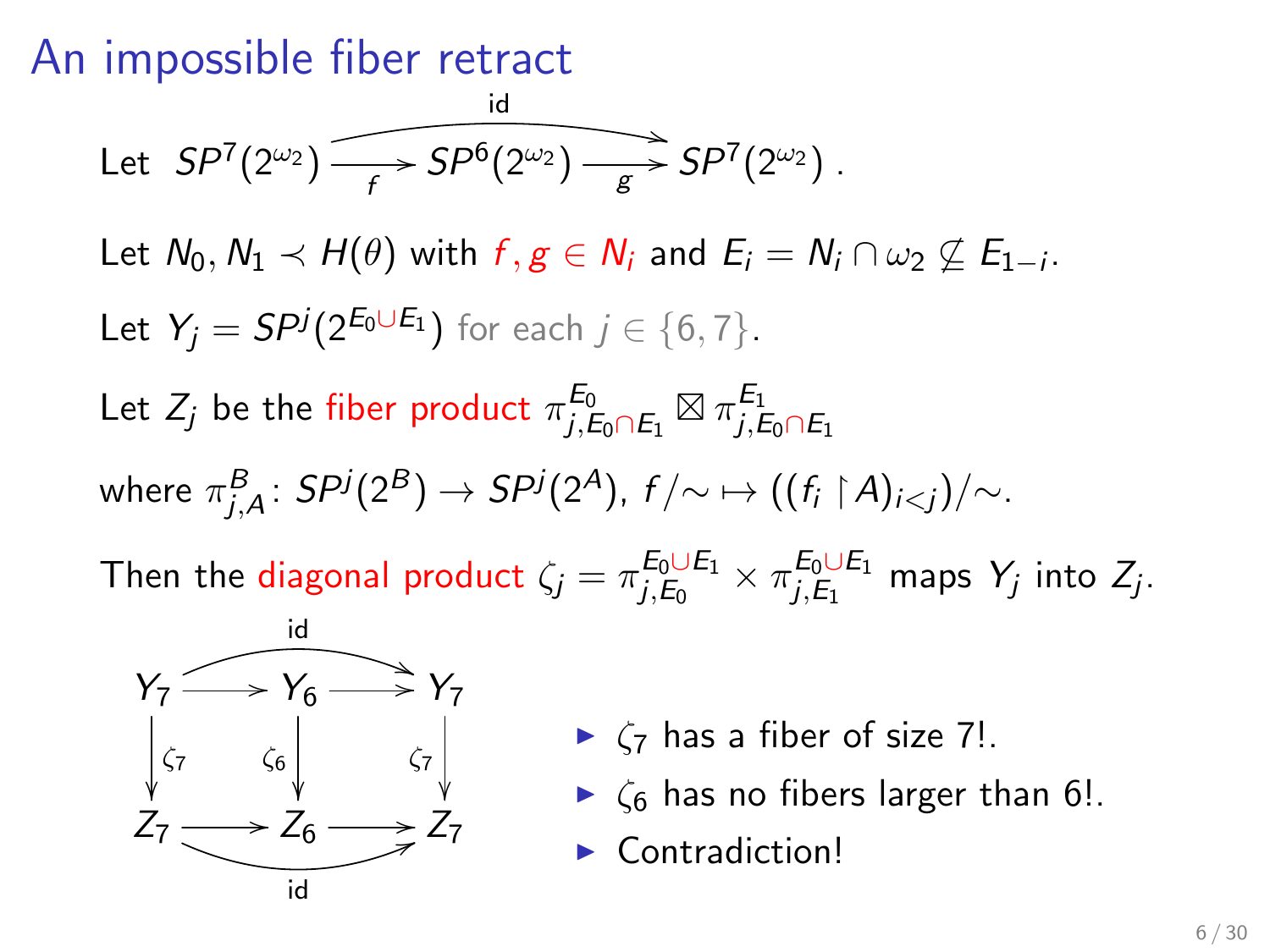Why are there fibers of size 7!?

Let  $a \in (2^{E_0 \cap E_1})^7$  and  $a_i = a_j$  for all  $i < j < 7$ . Let  $b \in (2^{E_0 \setminus E_1})^7$  and  $b_i \neq b_j$  for all  $i < j < 7$ . Let  $c\in (2^{E_1\setminus E_0})^7$  and  $c_i\neq c_j$  for all  $i< j < 7$ . Then, for all permutations  $\rho, \sigma: 7 \rightarrow 7$ :

$$
\begin{aligned} \zeta_7((a_i \cup b_{\rho(i)} \cup c_{\sigma(i)})_{i < 7})/\sim) &= \zeta_7((a_i \cup b_i \cup c_{\tau(i)})_{i < 7})/\sim) \\ &= ((a_i \cup b_i)_{i < 7}/\sim, (a_i \cup c_{\tau(i)})_{i < 7}/\sim) \\ &= ((a_i \cup b_i)_{i < 7}/\sim, (a_i \cup c_i)_{i < 7}/\sim) \end{aligned}
$$

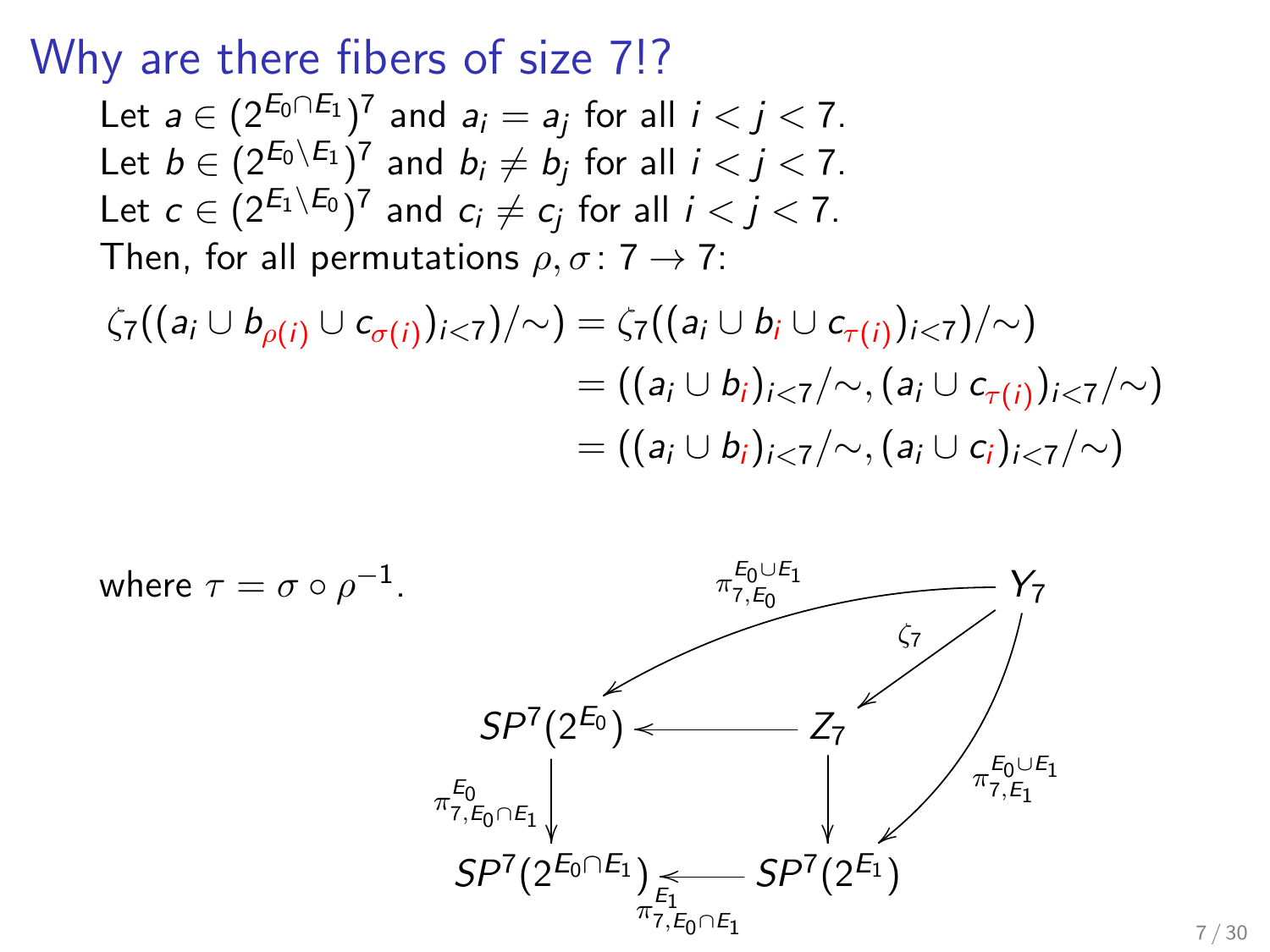### What new symmetries break at  $\omega_3$ ?

"Symmetry breaking" at  $\omega_2$  is not just for symmetric powers. For example,  $2^{\omega_1}$  is homeomorphic to its Vietoris hyperspace  $\exp(2^{\omega_1})$ (Ščepin) but exp( $2^{\omega_2}$ ) is not a continuous image of  $2^{\omega_2}$  (Shapiro).

Are there analogous phenomena at  $\omega_3$ ?

Bell's non-supercompact dyadic compactum of weight  $\omega_3$  is loosely analogous. However, we don't know if  $\omega_3$  is least possible. At least our lemma about  $\omega_2$  has a clear analog:

#### Lemma

Let  $0 < d < \omega$  and let  $\kappa$  be a cardinal. The following are equivalent.

- $\blacktriangleright$   $\kappa > \omega_d$ .
- ► There exist  $\mathsf{N}_0,\ldots,\mathsf{N}_{d-1}\prec \mathsf{H}(\theta)$  such that  $\kappa\cap \bigcap_{j\neq i}\mathsf{N}_j\not\subseteq \mathsf{N}_i$ for all  $i < d$ .
- $\triangleright$  There exist countable  $N_0, \ldots, N_{d-1} \prec H(\theta)$  such that  $\kappa \cap \bigcap_{j \neq i} \mathit{N}_j \not\subseteq \mathit{N}_i$  for all  $i < d$ .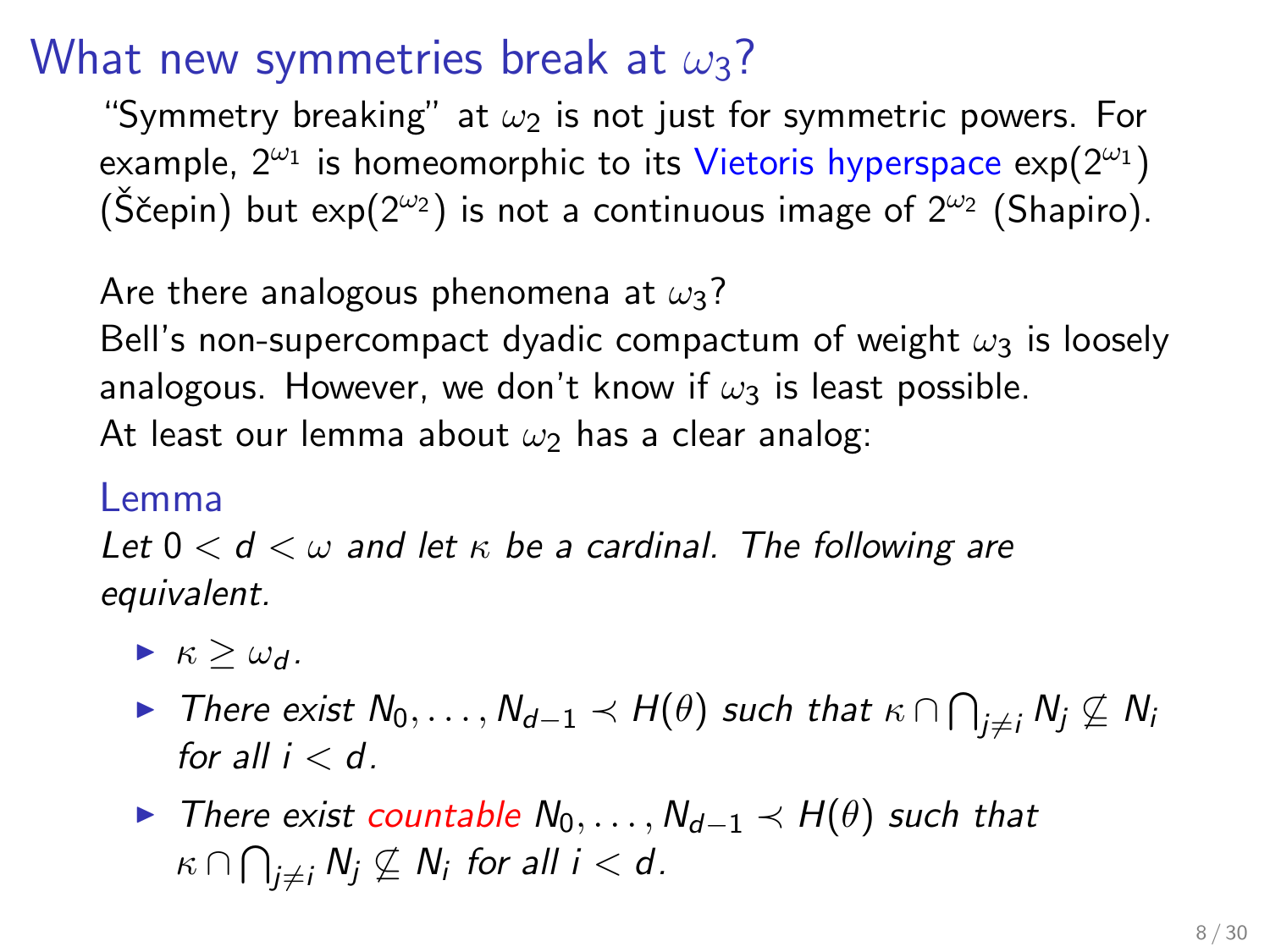## Quotients induced by elementary submodels

Suppose that X is  $T_{3.5}$ , I is a set, and  $X \in N_i \prec H(\theta)$  for all  $i \in I$ . (By " $X \in N$ " we actually mean "the topology of X is an element of  $N_i$ .")

**Definition** 

 $p\not\sim q$  if  $f(p)\neq f(q)$  for some  $f\in C(X,\mathbb{R})\cap\bigcup_{i\in I}N_i$ . Let  $X/\bigcup_{i\in I}N_i$  be the quotient space induced by  $\sim$ . Let  $\mathcal{Q}_{\bigcup_{i\in I}N_i}$  be the associated quotient map.

#### Lemma

If X is a compactum, or even just  $T_4$ , then the following are equivalent:

- $\rightarrow p \not\sim q$
- ▶ p and q have disjoint closed neighborhoods  $U, V \in N_i$  for some i.
- $\triangleright$  p and q have disjoint closed  $G_\delta$  neighborhoods  $U \in N_i$  and  $V \in N_j$  for some i, j.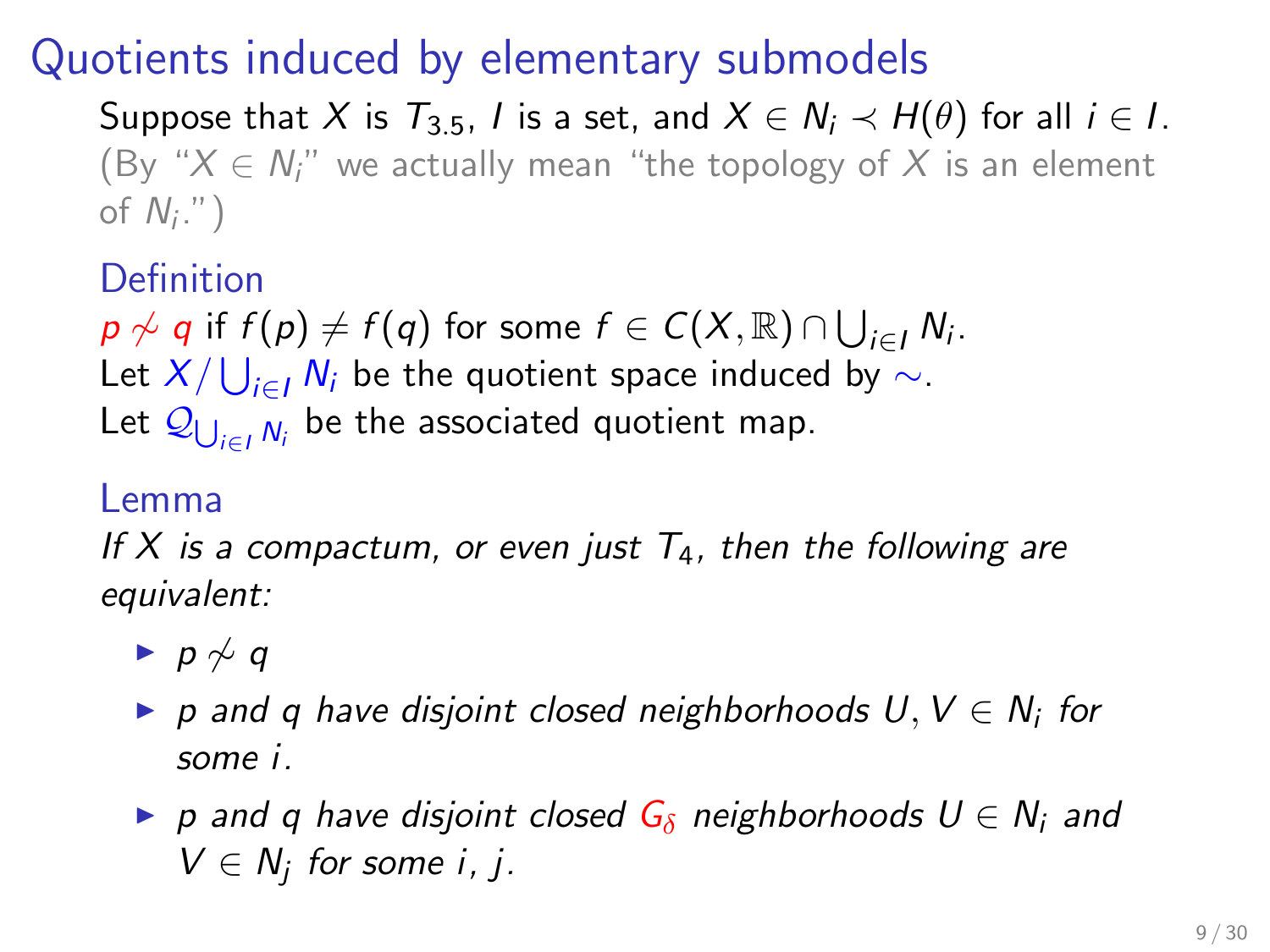### The view from the cube

Given X completely regular,  $\mathcal{S} = \bigcup_{i \in I} N_i$ , and  $X \in N_i \prec H(\theta)$ , the quotient map  $Q_S: X \to X/S$  is isomorphic to a restriction  $p_S$  of a coordinate projection:

- ► Let  $C = C(X, [0, 1])$  and let  $e: X \cong Y \subset [0, 1]^C$  be the Čech embedding  $e(x)(f) = f(x)$ .
- $\triangleright$  Define  $\pi_S$ : [0, 1]<sup>C</sup> → [0, 1]<sup>C∩S</sup> by  $y \mapsto y$   $\upharpoonright$  (C ∩ S).

Let 
$$
Z = \pi_S[Y]
$$
 and  $p_S = \pi_S \upharpoonright Y$ .

i. Then there is a unique h:  $X/S \cong Z$  such that  $p_{\mathcal{S}} \circ e = h \circ \mathcal{Q}_{\mathcal{S}}.$ X  $\mathcal{Q}_{\mathcal{S}}$ ľ  $\overset{e}{\longrightarrow} Y$ p<sup>S</sup>  $\overline{\phantom{a}}$  $\stackrel{\mathsf{id}}{\longrightarrow} [0, 1]^\mathcal{C}$  $\pi_{\mathcal{S}}$ ľ. X/S h /Z id /[0, 1]C∩S

Warning: Although coordinate projections such as  $\pi_S$  are open maps, restrictions of them such as  $p<sub>S</sub>$  may not be open maps.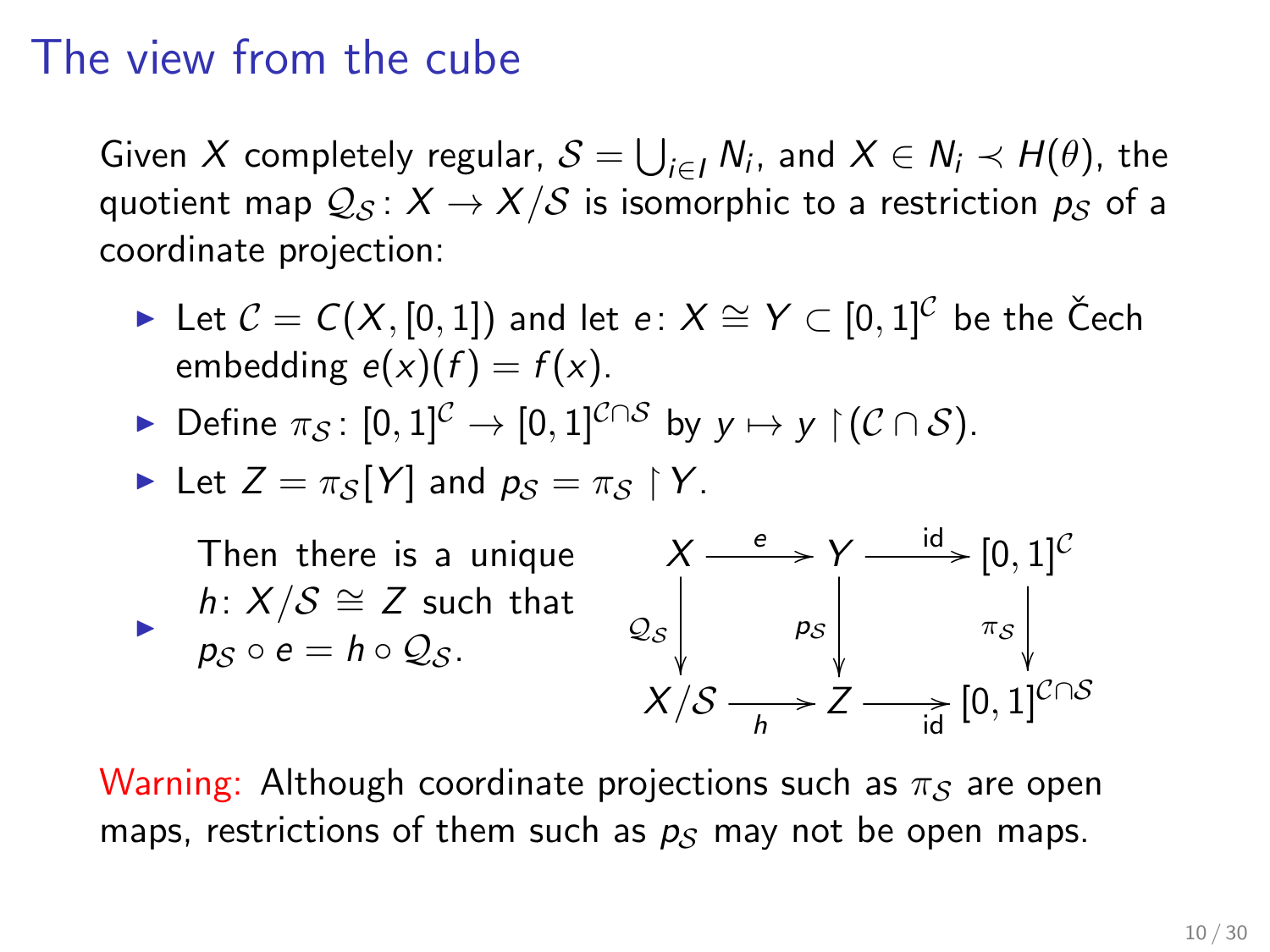### Open quotient maps

When is the quotient map  $Q_S$  an open map?

#### Example

Given  $X = \omega_1 + 1$  and a countable  $N \prec H(\theta)$ , we have:

**►** There is a natural homeomorphism  $h: X/N \cong \delta + 1$  where  $\delta = \omega_1 \cap N$ :

$$
h(\mathcal{Q}_N(\alpha)) = \begin{cases} \alpha & \text{if } \alpha < \delta \\ \delta & \text{if } \alpha \geq \delta \end{cases}
$$

- $\blacktriangleright$  h  $\circ$  Q<sub>N</sub> sends the isolated point  $\delta + 1$  to the limit point  $\delta$ .
- **►** Therefore,  $h \circ Q_N$  maps an open singleton onto a non-open singleton.
- **►** Therefore,  $h \circ Q_N$  is not an open map.
- $\blacktriangleright$  Therefore,  $\mathcal{Q}_N$  is not an open map.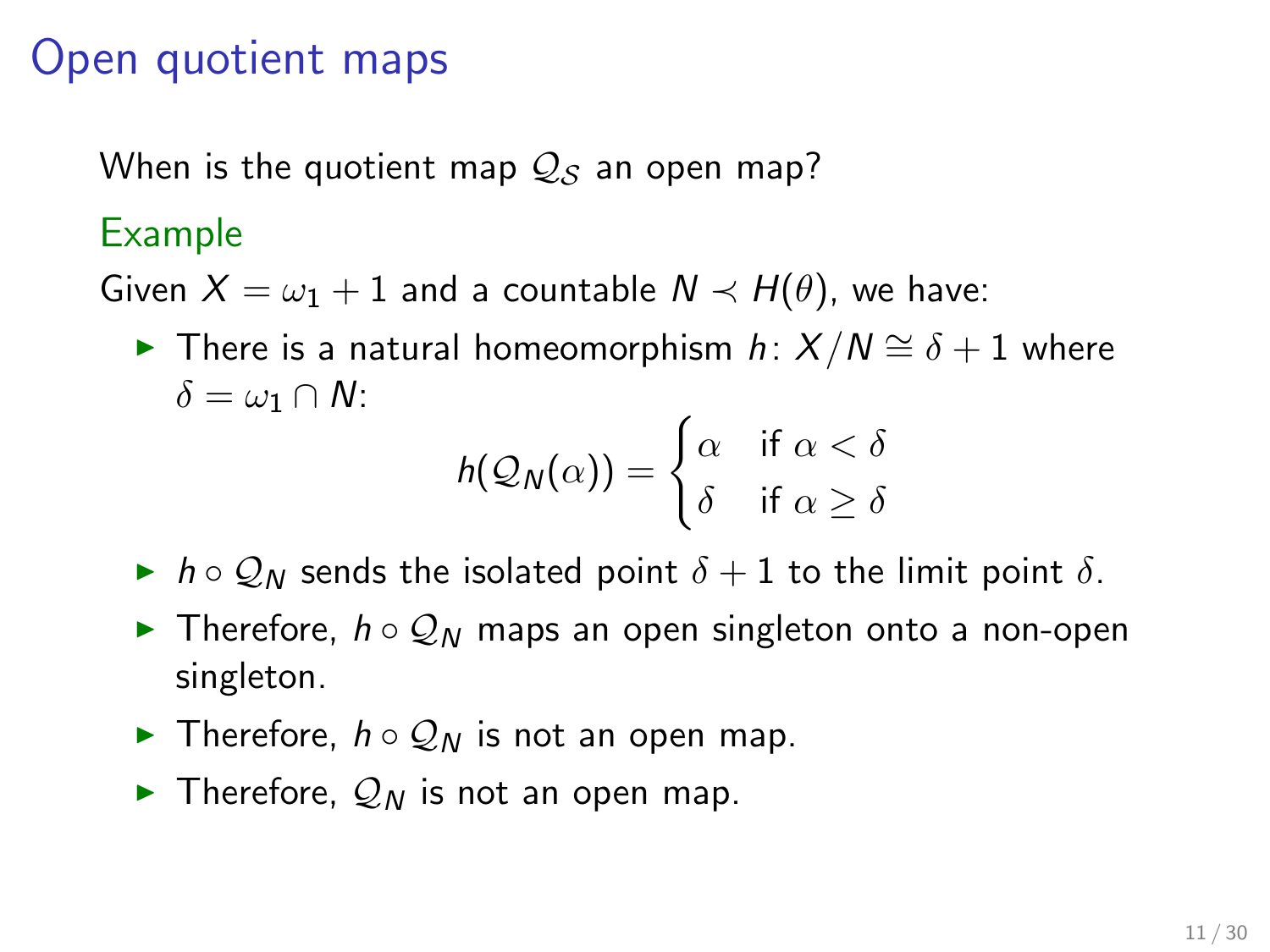# Open generation

# Theorem (Ščepin, essentially)

Given a compactum  $X$ , the following are equivalent.

- 1.  $Q_N$ :  $X \to X/N$  is open for all  $N \prec H(\theta)$  with  $X \in N$ .
- 2.  $Q_N$ :  $X \to X/N$  is open for all countable  $N \prec H(\theta)$  with  $X \in N$
- 3. X has a distance function  $\rho(x, C)$  between points and regular closed sets that satisfies certain axioms. . .
- 4. X has a "capacity," a precursor to  $\rho$  as above consisting of maps  $\varepsilon_B$ :  $B \to [0, 1]$  where B ranges over a base of X and...

Ščepin stated his results in terms of special kinds of inverse limits instead of elementary submodels.

### Definition

Say that a compactum X is openly generated  $(OG)$  if it satisfies the above conditions.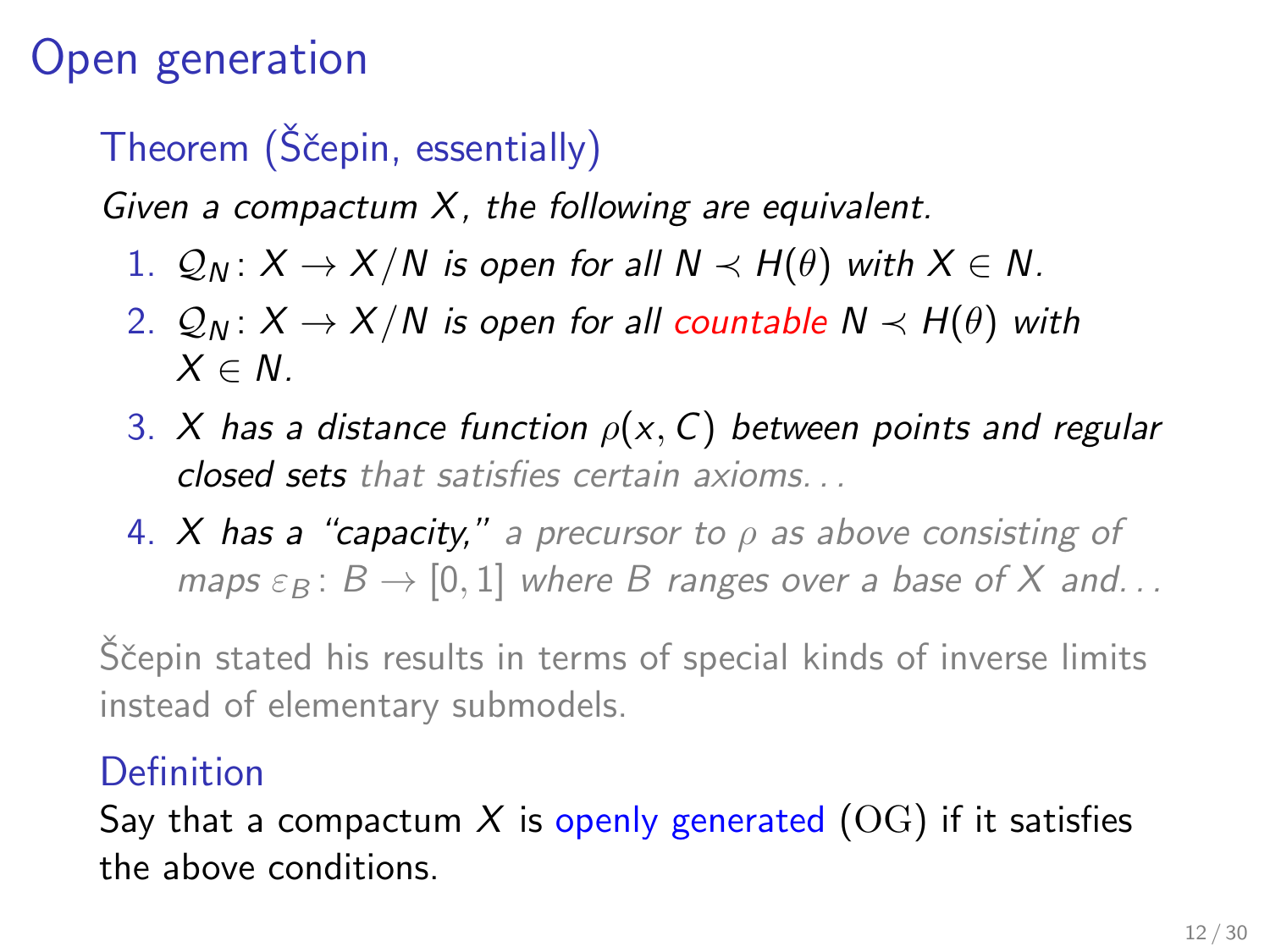# Some properties of openly generated compacta

- $\blacktriangleright$  (Ščepin) Products of OG compacta are OG.
- $\blacktriangleright$  (Ščepin) Symmetric powers of OG compacta are OG.
- $\blacktriangleright$  (Ščepin)  $G_\delta$  subspaces of OG compacta are OG.
- $\blacktriangleright$  (Ščepin) Vietoris hyperspaces of OG compacta are OG.
- $\triangleright$  (Shapiro) Some OG compacta are not dyadic.
- $\triangleright$  (Ščepin) But, like a dyadic compactum, if X is a continuous image of an  $\overline{OG}$  compactum, then X is ccc and has weight equal to its  $\pi$ -character.
- $\blacktriangleright$  (Ščepin) Also like dyadic spaces, regular closed sets in OG compacta are  $G_\delta$ .

# Question (Ščepin)

If every  $\rm OG$  compactum a continuous image of an  $\rm OG$  boolean space?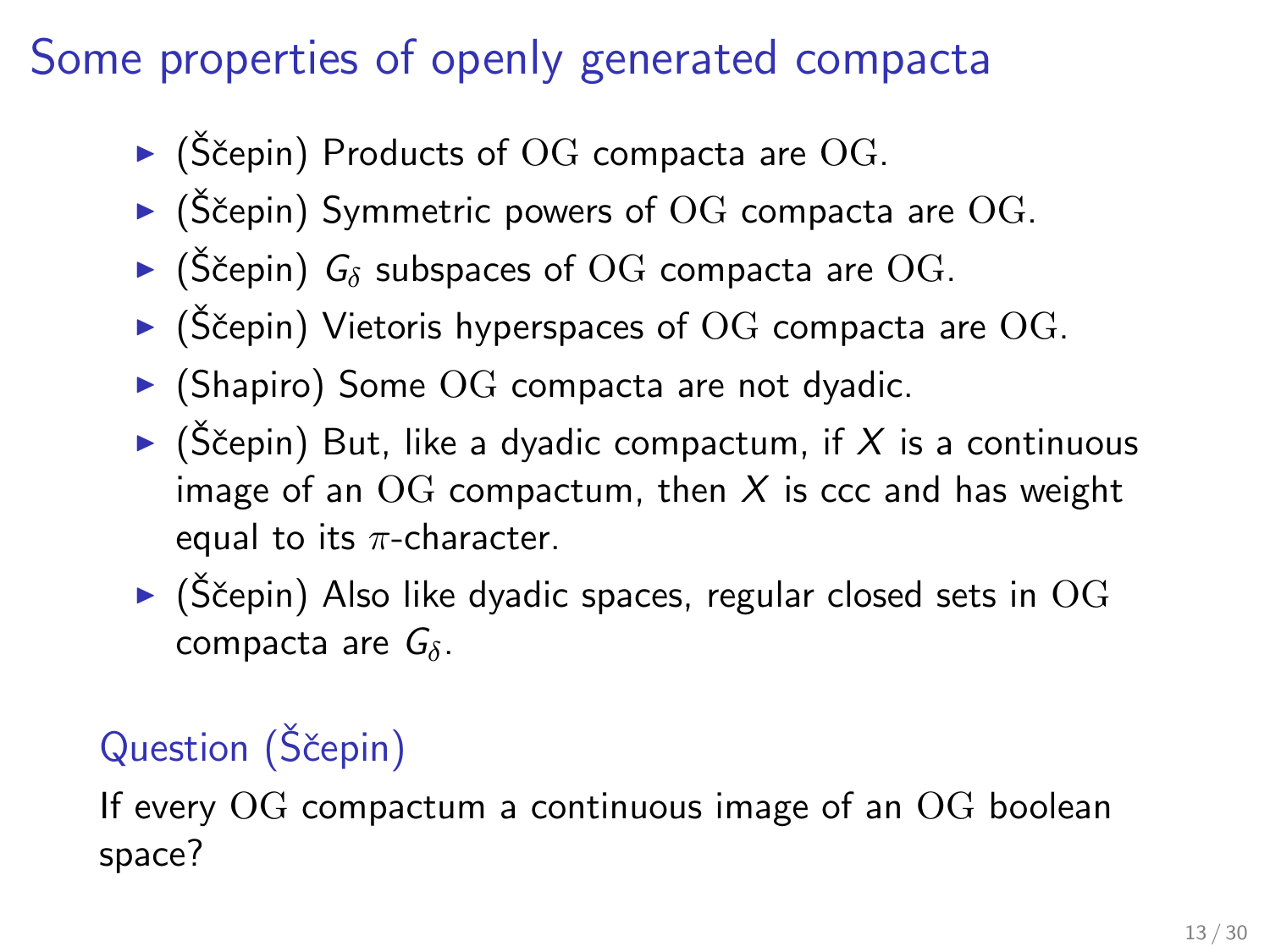### Retracts of  $2^k$

#### **Definition**

Say that a space is Dugundji if it is  $\cong$  a retract of a power of 2.

# Theorem (Ščepin)

- $\blacktriangleright$  All Dugundji spaces are OG.
- All OG Boolean spaces of weight  $\leq \omega_1$  are Dugundji.
- $\blacktriangleright$  2<sup> $\omega_1$ </sup> is the only Dugundji space with all points of character  $\omega_1$ .

#### **Corollary**

 $2^{\omega_1} \cong SP^n(2^{\omega_1}) \cong \exp(2^{\omega_1}).$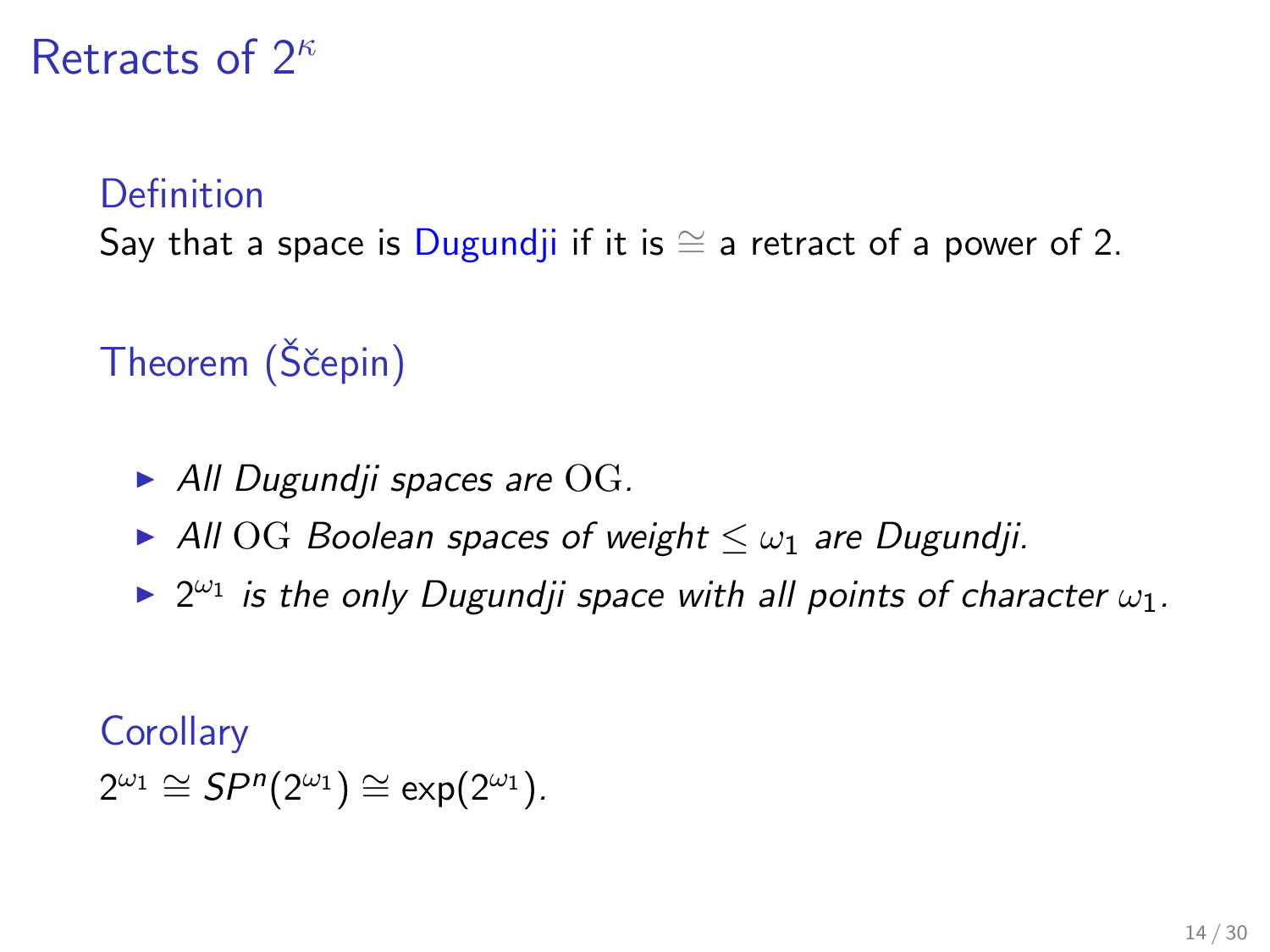## d-ary open generation

#### Lemma

Given a compactum X and  $d < \omega$ , the following are equivalent.

- ►  $\mathcal{Q}_{\bigcup_{i is open for all  $N_0,\ldots,N_{d-1}\prec H(\theta)$  with  $X\in N_i.$$
- ►  $\mathcal{Q}_{\bigcup_{i< d-1} N_i}$  is open for all countable  $N_0, \ldots, N_{d-1} \prec H(\theta)$ with  $X \in N_i$ .

#### Definition

Say that a compactum X is d-arily openly generated  $(\text{OG}_d)$  if it satisfies the above conditions.

Remarks:

- All compacta are  $OG_1$ .
- $\triangleright$  OG<sub>2</sub> is the same as OG.
- If  $n > m$ , then  $\text{OG}_n$  implies  $\text{OG}_m$ .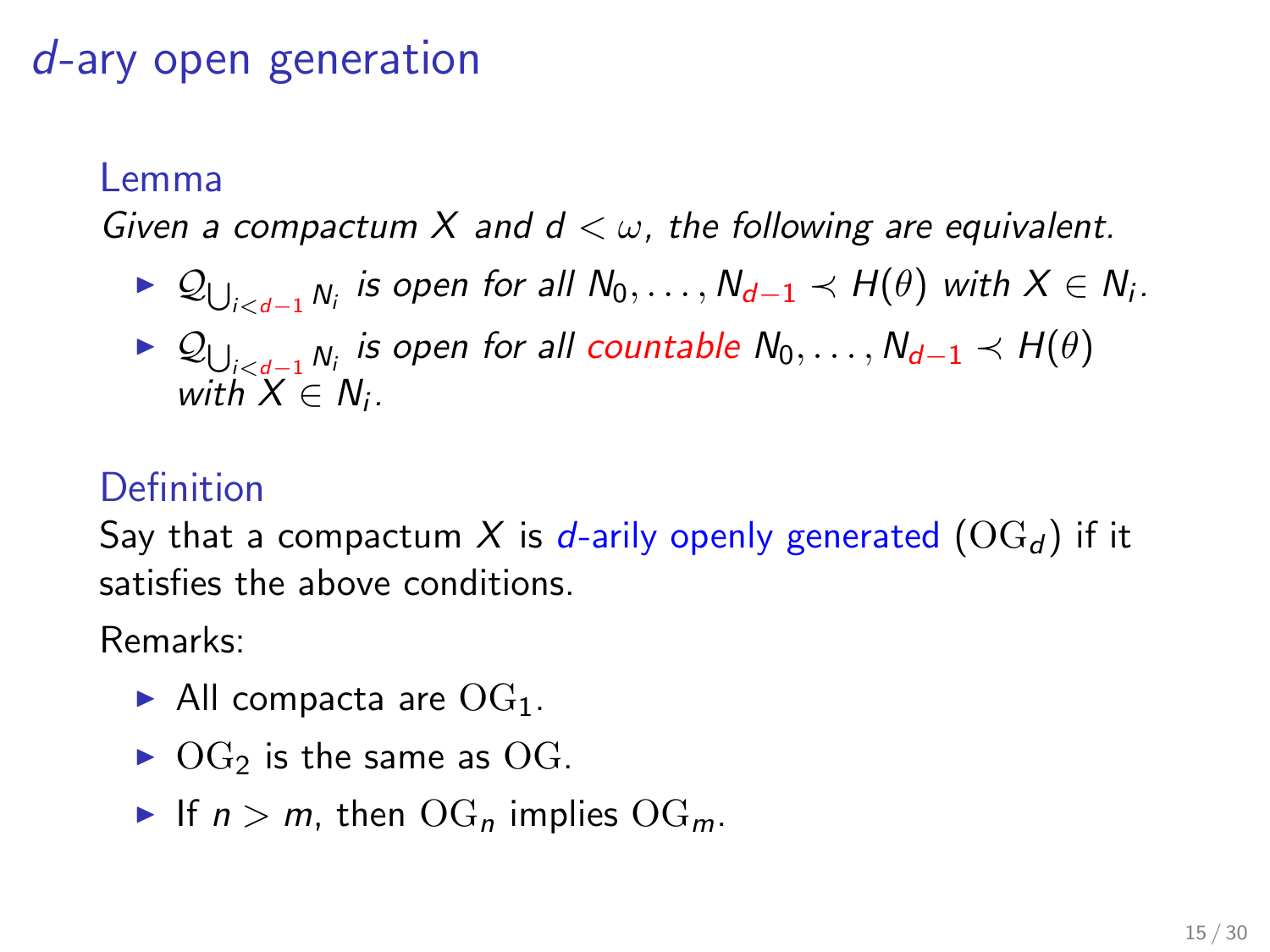# A hierarchy theorem

Theorem (Milovich)

- 1. The Dugundji spaces are exactly the  $\overline{\text{OG}}_{\leq w}$  boolean spaces.
- <span id="page-19-0"></span>2. All  $\text{OG}_{d+1}$  Boolean spaces of weight  $\lt \omega_d$  are Dugundji.
- <span id="page-19-1"></span>3. There is a Boolean space Y of weight  $\omega_d$  that is  $\text{OG}_d$  but not  $OG_{d+1}$ .

(Our set-theoretic lemma about  $\omega_d$  is relevant to proving [2](#page-19-0) and [3.](#page-19-1))

#### **Corollary**

 $\mathsf{exp}(2^{\omega_2})$  and  $\mathsf{S}P^n(2^{\omega_2})$  (for  $n\geq 2)$  are  $\mathrm{OG}_2$  but not  $\mathrm{OG}_3$ .

#### Question

For  $d \geq 3$ , the only known Y as above is an ad-hoc construction. Is there a "natural" space that is  $OG_3$  but not  $OG_4$ ?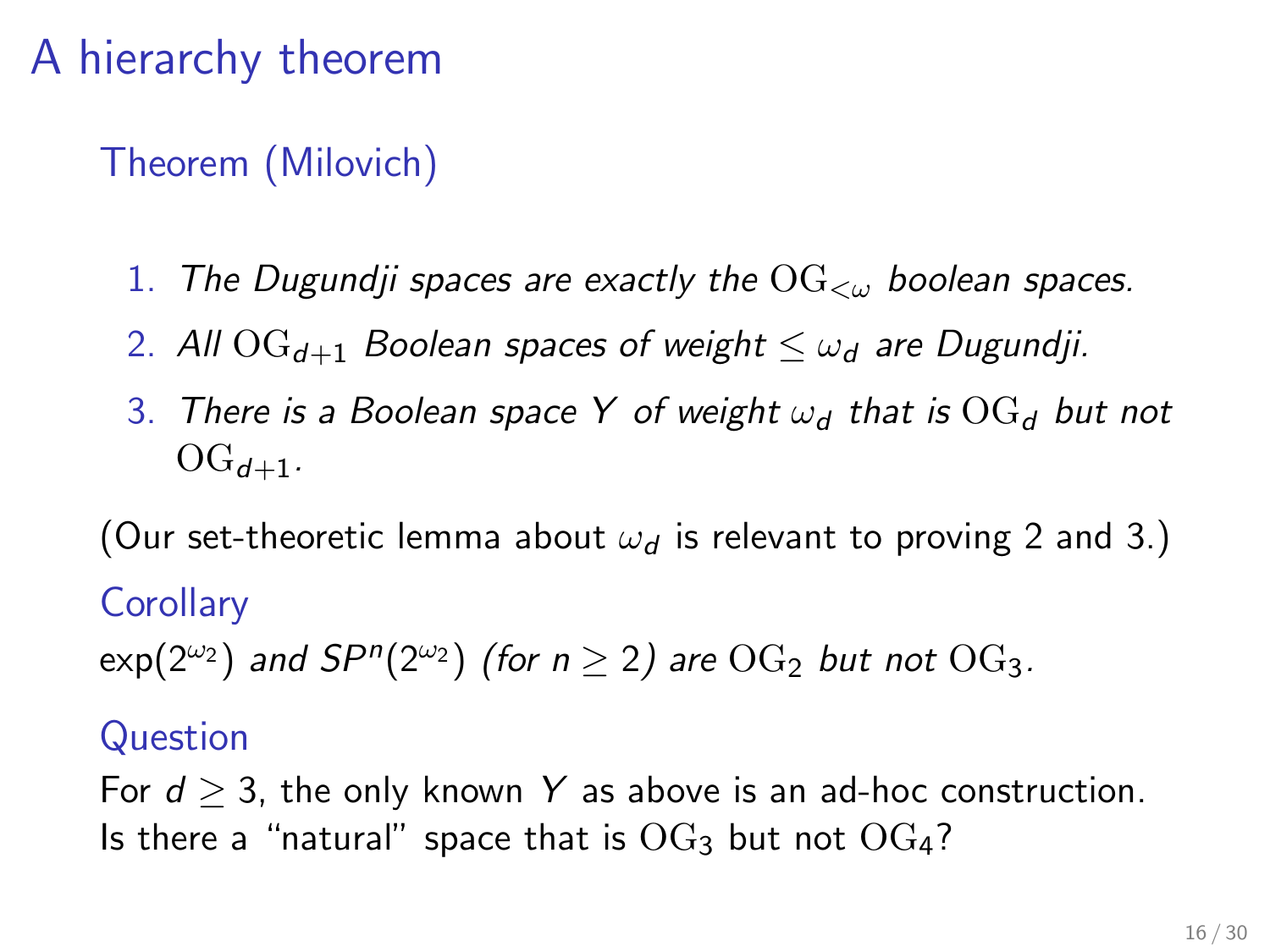## Inverse diagrams

### Definition

- An inverse diagram is a pair  $((X_i)_{i\in P}, (f_{i,i})_{i where:$ 
	- $(P, <)$  is a strict partial order.
	- $\blacktriangleright$   $X_i$  is a compactum.
	- $\blacktriangleright$   $f_{i,j} \colon X_j \to X_i$  is a quotient map. (Between compacta, all continuous surjections are quotient maps.)

$$
\blacktriangleright f_{i,k} = f_{i,j} \circ f_{j,k} \text{ if } i < j < k.
$$

• (Define 
$$
f_{i,i} = id : X_i \rightarrow X_i
$$
.)



 $\blacktriangleright$  The canonical limit of  $(\vec{X}, \vec{f})$  is the compactum  $X_{\infty} = \{ \vec{x} \in \prod_i X_i : \forall (i < j) \; x_i = f_{i,j}(x_j) \}$ together with maps  $f_{i,\infty}\colon X_\infty\to X_i$ ,  $\vec{x}\mapsto x_i.$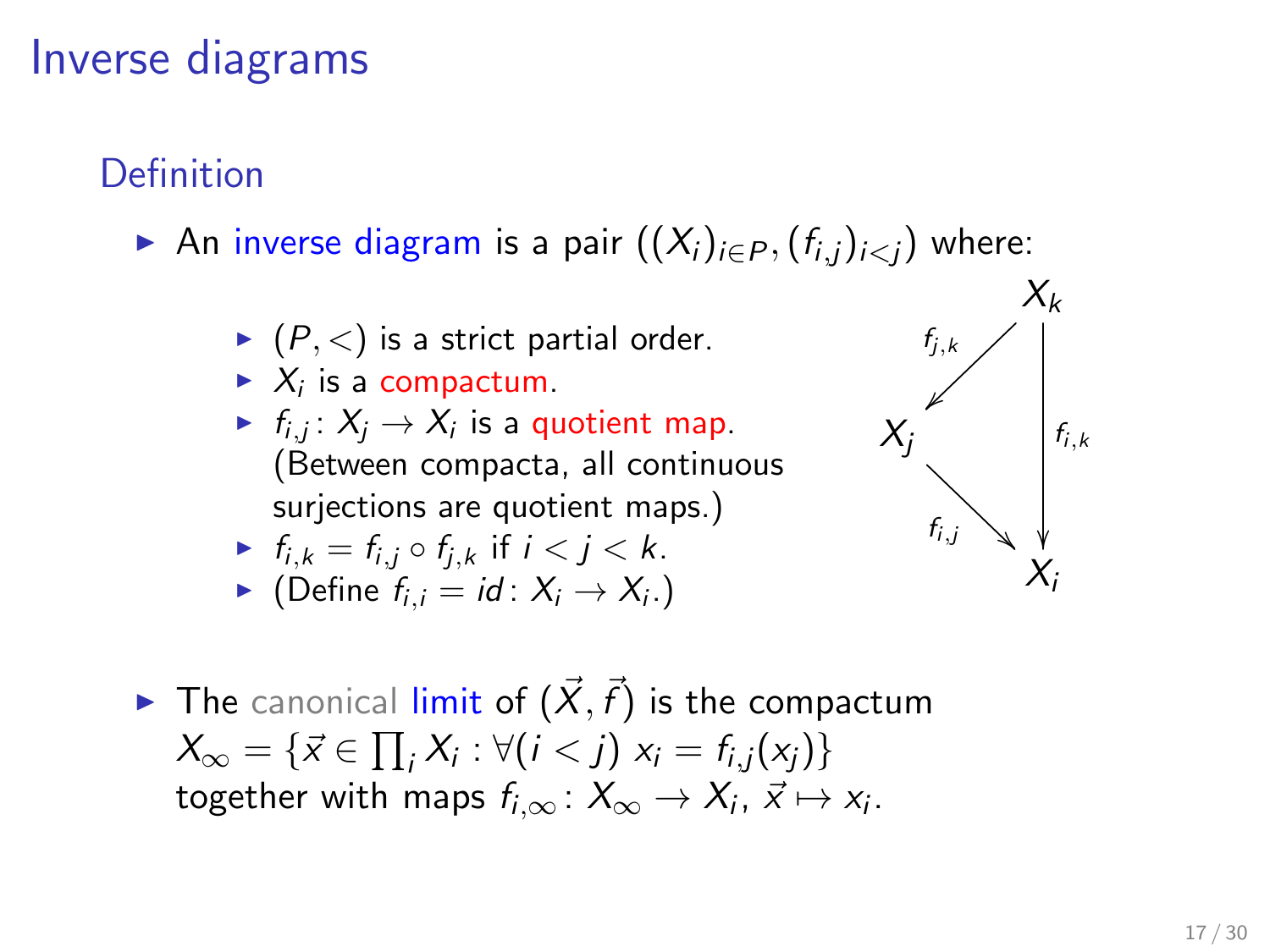### Inverse limit systems

### **Definition**

- $\blacktriangleright$   $(P, <)$  is directed if all its finite subsets have upper bounds.
- If P is directed, we call  $((X_i)_{i\in P}, (f_{i,j})_{i\leq j})$  an inverse limit system and  $X_{\infty}$  an inverse limit.

Warning: If P is not directed then  $f_{i,\infty}$  may not be surjective and  $X_{\infty}$  may even be empty.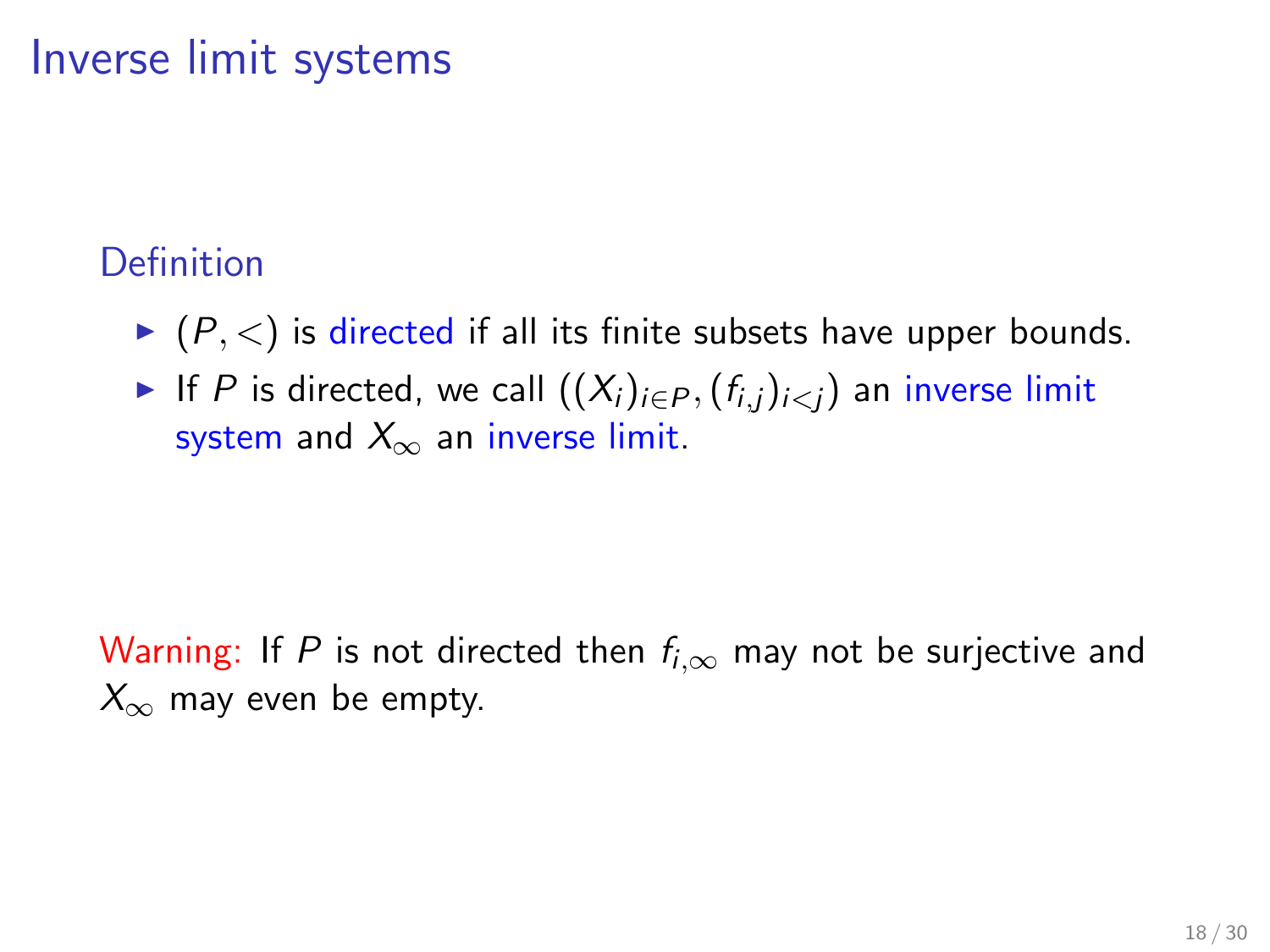# Retracts of  $2<sup>k</sup>$  as linear inverse limits

Inverse diagrams have been used to state and prove many internal structural characterizations of properties of compacta.

## Theorem (Koppelberg)

A space X is Dugundji iff X is  $\cong$  the limit of some  $((X_{\alpha})_{\alpha<\kappa},(f_{\alpha,\beta})_{\alpha<\beta<\kappa})$  where, for all  $\alpha$ :

 $\blacktriangleright$   $X_0 = 1$ .

$$
\quad \blacktriangleright \ X_{\alpha+1} = \mathcal{K}_0 \oplus \mathcal{K}_1 \text{ where } \{\mathcal{K}_0, \mathcal{K}_1\} \text{ is a clopen cover of } X_\alpha.
$$

$$
\blacktriangleright f_{\alpha,\alpha+1}(x,i)=x.
$$

For limit  $\gamma$ ,  $(X_{\gamma}, (f_{\alpha,\gamma})_{\alpha<\gamma}) = \lim ((X_{\alpha})_{\alpha<\gamma}, (f_{\alpha,\beta})_{\alpha<\beta<\gamma}).$ 

For any  $(\vec{X},\vec{f})$  as above, all maps  $f_{\alpha,\beta}$  and  $f_{\alpha,\infty}$  are open.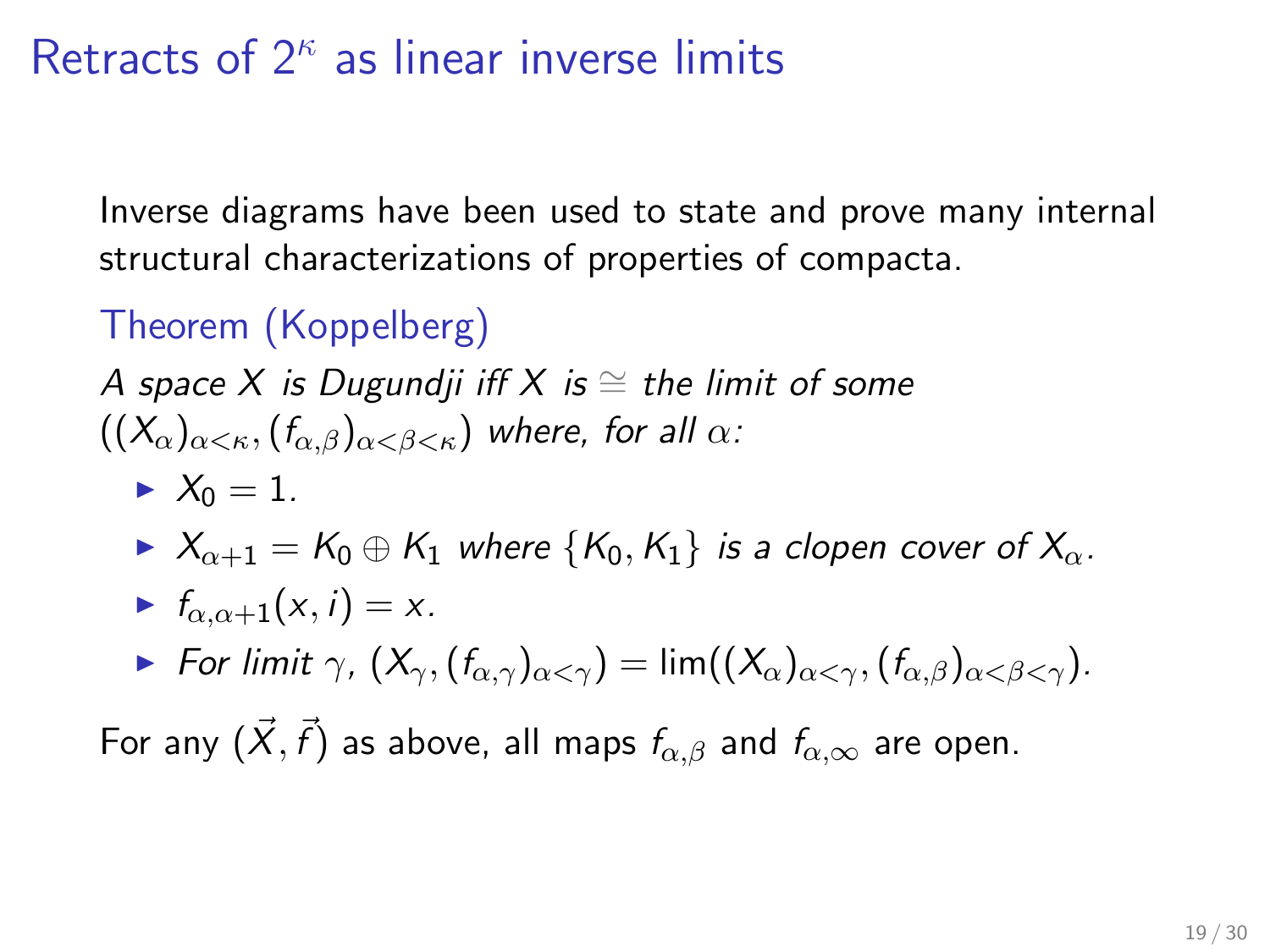# Colimits and inverse semilattices

Definition

- $\triangleright$  The canonical colimit of an inverse limit system  $((X_i)_{i\in P}, (f_{i,i})_{i\leq i})$  is the compactum  $X_{-\infty} = X_{\infty}/\sim$  where  $\sim$ is the intersection of all closed equivalence relations that contain  $\bigcup_{i\in P}\{(x,y): f_{i,\infty}(x) = f_{i,\infty}(y)\}.$
- ▶ The maps associated with  $X_{-\infty}$  are  $f_{-\infty,i}\colon X_i\to X_{-\infty}$  where  $p \mapsto [\vec{x}]$  where  $x_i = p$ .

### Definition

 $(\vec{X},\vec{f})$  is an inverse semilattice if:

- $\blacktriangleright$  P is a directed meet-semilattice.
- $\blacktriangleright \; (X_{i\wedge j}, (f_{i\wedge j, i}, f_{i\wedge j, j}))$  is the colimit of  $((X_i,X_j,X_\infty),(f_{i,\infty},f_{j,\infty})).$



P is a meet-semilattice if every pair  $\{i, j\} \subseteq P$  has a greatest lower bound  $i \wedge i$ .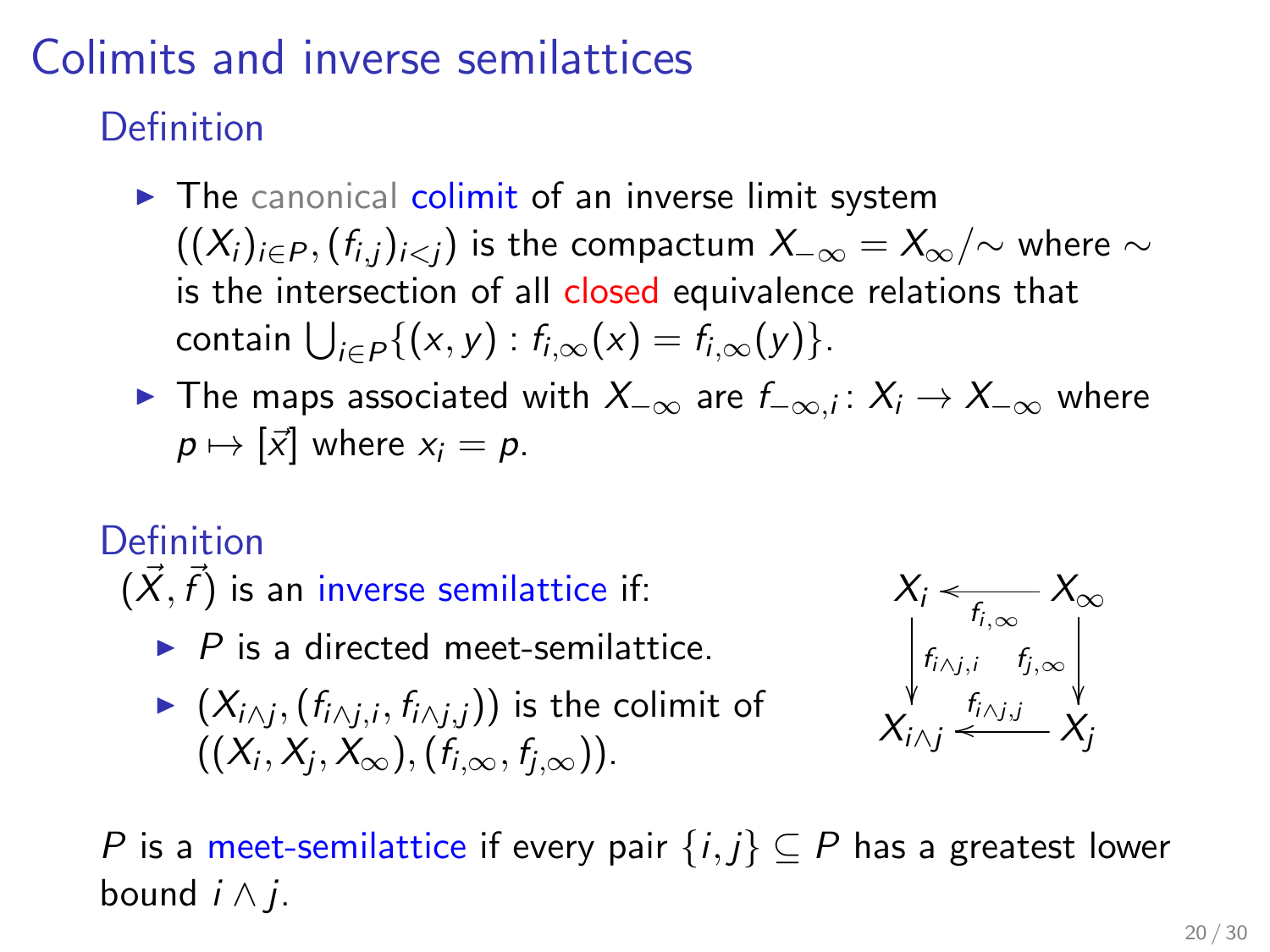Retracts of  $2^{\kappa}$  as nonlinear inverse limits Call  $((X_i)_{i\in P}, \vec{f})$  an inverse lattice if:

- $\blacktriangleright$  P is a lattice.
- $\blacktriangleright \; (X_{i \wedge j}, (f_{i \wedge j, i}, f_{i \wedge j, j}))$  is the colimit of  $((X_i, X_j, X_{i\vee j}), (f_{i,i\vee j}, f_{j,i\vee j})).$



 $\blacktriangleright \; (X_{i\vee j}, (f_{i,i\vee j}, f_{j,i\vee j}))$  is the limit of  $((X_i,X_j,X_{i\wedge j}),(\mathsf{f}_{i\wedge j,i},\mathsf{f}_{i\wedge j,j})).$ 

P is a lattice if every pair  $\{i,j\} \subseteq P$  has a greatest lower bound  $i \wedge j$  and least upper bound  $i \vee j$ .

Theorem (Milovich)

Given a boolean space  $X$ , following are equivalent.

- $\blacktriangleright$  X is Dugundji.
- $\triangleright$  X is  $\cong$  the limit of an inverse lattice of second countable spaces with open maps.
- $\triangleright$  X is  $\cong$  the limit of an inverse lattice of finite spaces.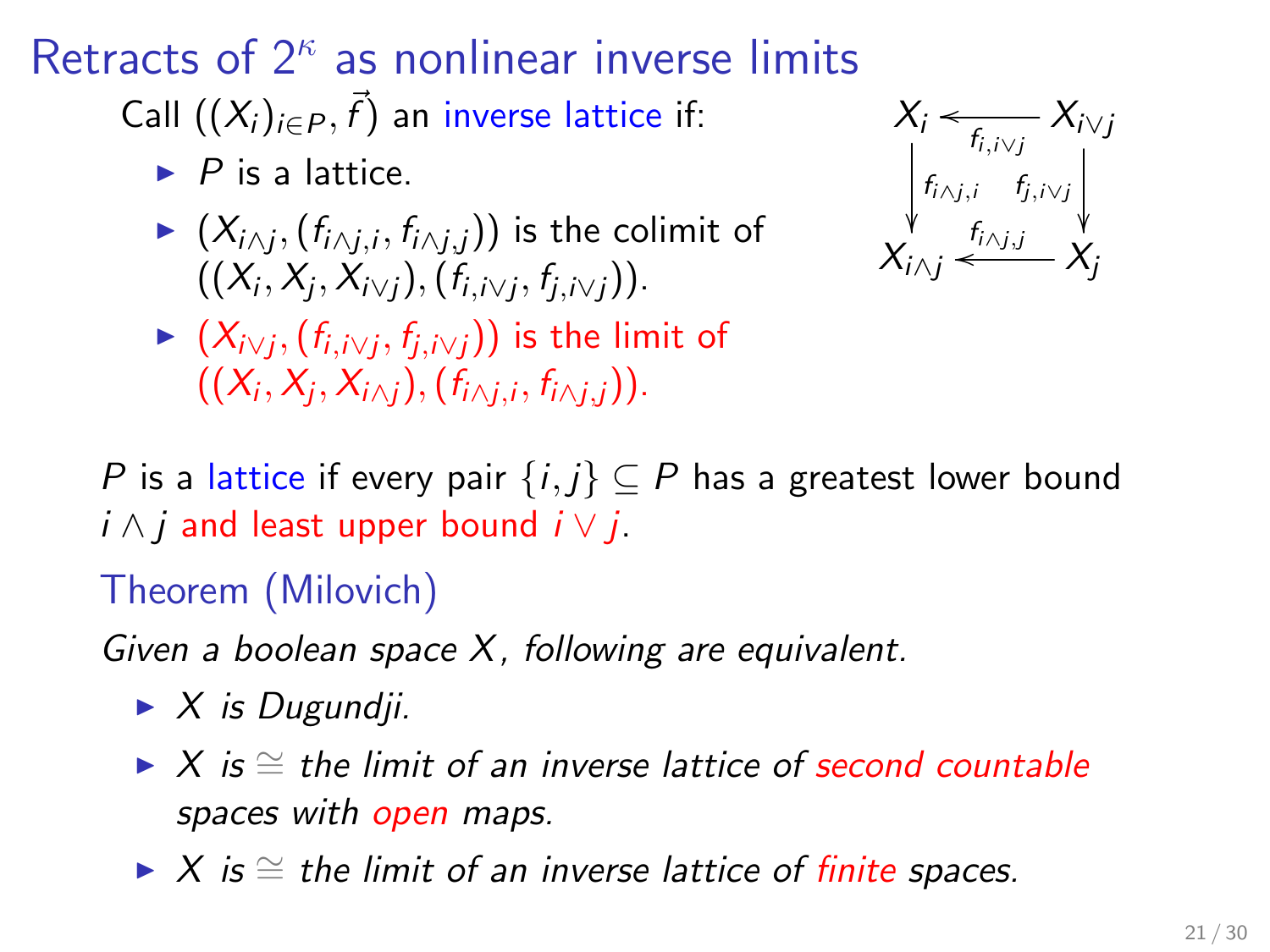### Fiber products make lattices

Given  $X \xrightarrow{f} Z \xleftarrow{g} Y$  , its limit is isomorphic to the fiber product  $f \boxtimes g = \{(x, y) : f(x) = g(y)\}$  with three outgoing arrows  $\pi_0$ ,  $\pi_1$ , and  $h = f \circ \pi_0 = g \circ \pi_1$ .



Moreover, Z with the three incoming arrows  $f, g$ , and h is isomorphic to the colimit of  $X \xleftarrow{\pi_0} (f \boxtimes g) \xrightarrow{\pi_1} Y$  .

Therefore, the above diagram is an inverse lattice.

In category theory, the above diagram called a pullback square.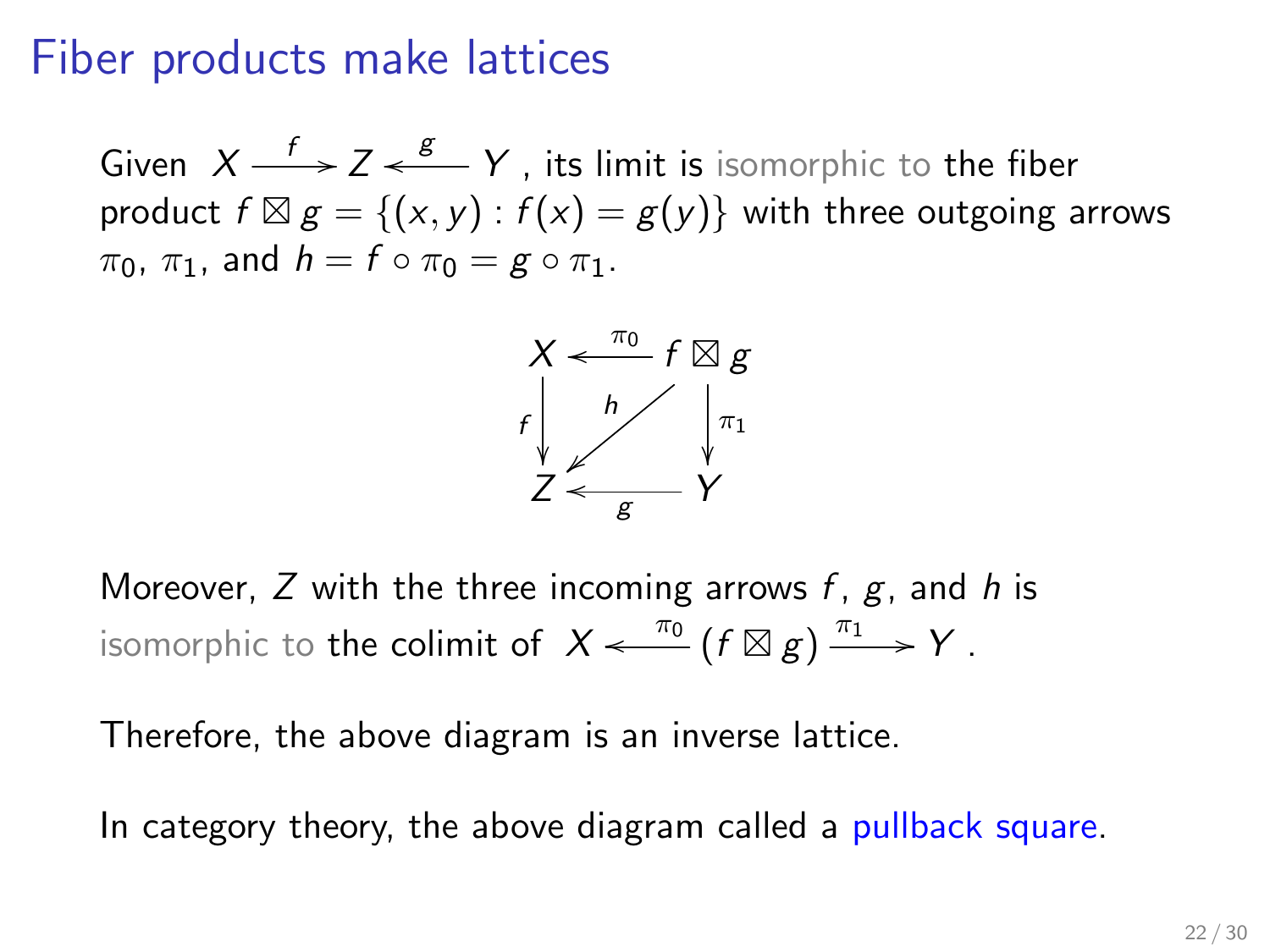## Semilattice and lattice expansions

We can expand any inverse limit system  $(\vec{X},\vec{f})$  to an inverse semilattice by inserting the missing colimits.

However, we may not be able to expand  $(\vec{X},\vec{f})$  to an inverse lattice.

Why? If we insert a fiber product and the coordinate projections from this fiber product, then we are required to insert maps to this fiber product may not be quotient maps. . .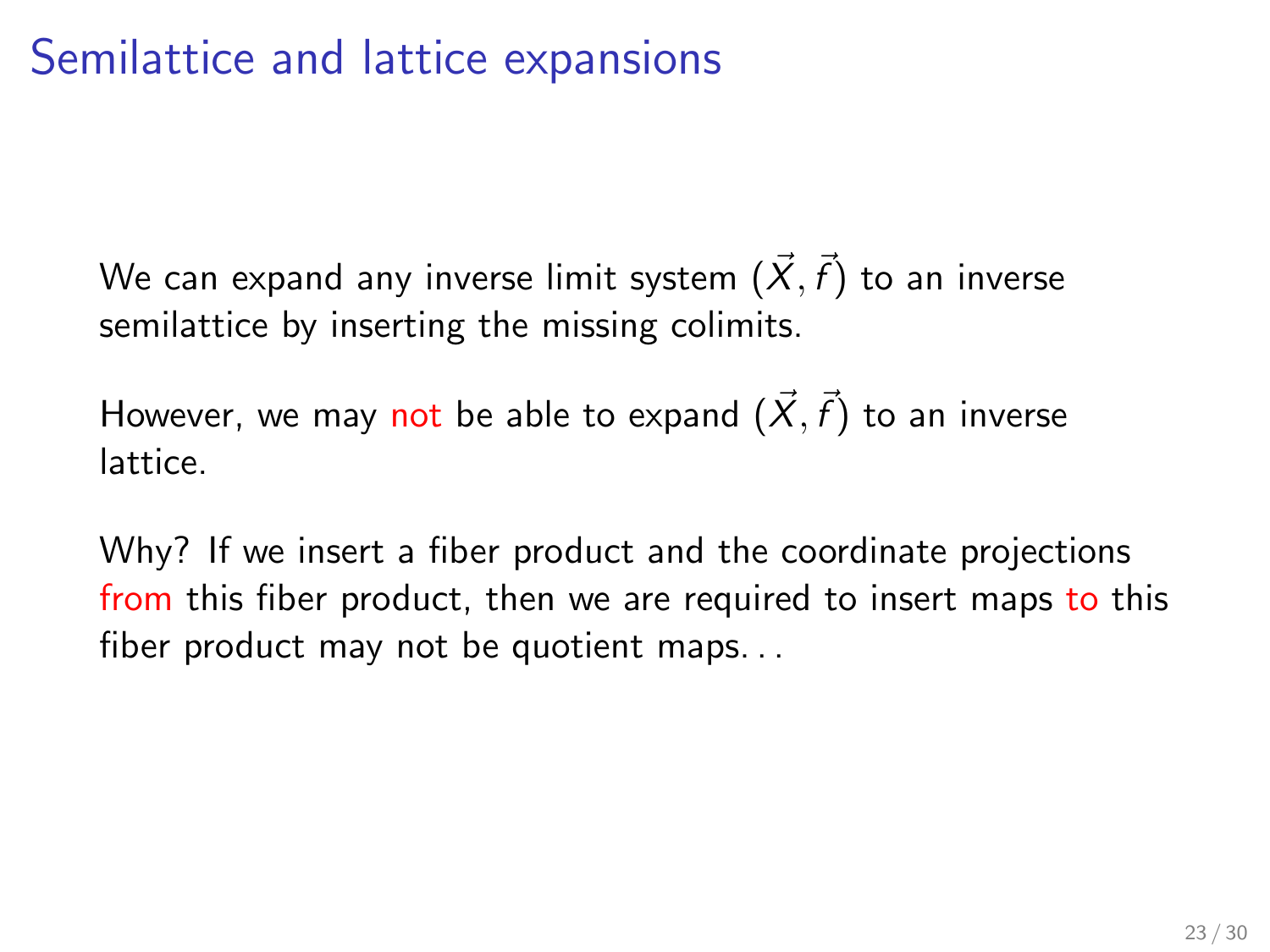### Binary obstructions

Given an inverse semilattice  $(\vec{X},\vec{f})$ , every diagonal product of the form  $f_{i,k} \times f_{i,k}$ continuously maps  $X_k$  into the fiber product  $f_{i\wedge j,i}\boxtimes f_{i\wedge j,j}$  but may not map  $X_k$  onto this fiber product. Call instances of this problem binary obstructions.



#### Example

 $S_7(2^{\omega_2}) \cong \lim ((SP^7(2^C))_{C \in [P]^{\aleph_0}}, (\pi^D_{7,C})_{C \subsetneq D})$ ; there are no binary obstructions. In particular,  $\zeta_7$ :  $Z_7 \rightarrow Y_7$  is surjective.

### Theorem (Milovich)

• A compactum is  $\overline{OG}$  iff it is  $\cong$  the limit of an inverse semilattice of open quotient maps between second countable compacta without binary obstructions.

• However, there is an OG boolean space not  $\cong$  any limit of an inverse semilattice of finite spaces without binary obstructions.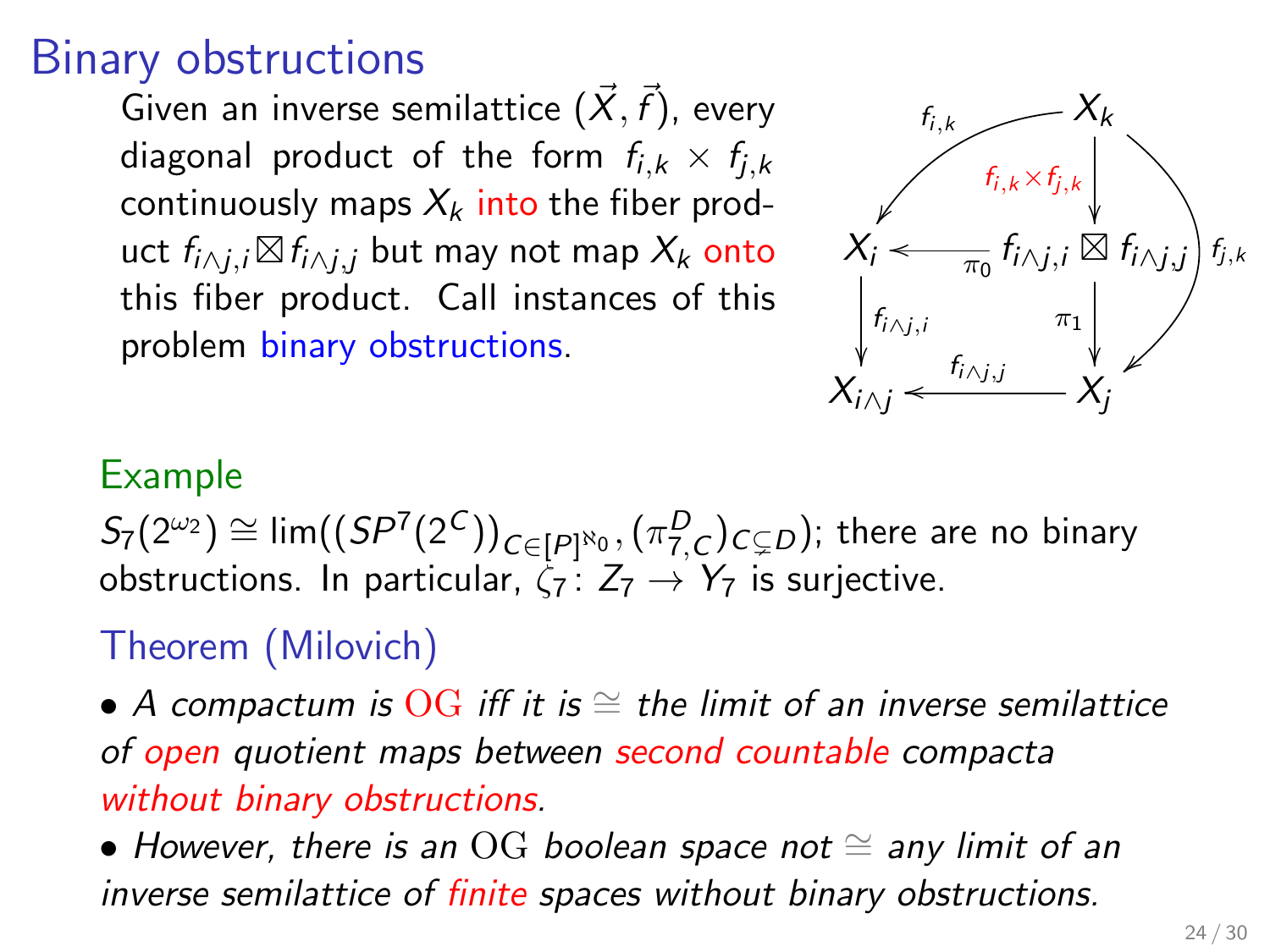### Pullback hypercubes

Given P a meet-semilattice,  $d < \omega$ , an inverse diagram  $((X_i)_{i\in P}, \vec{f})$ , and  $D\in [P]^d$ , define the  $d$ -ary fiber product  $_{i\in D}X_i$ 

$$
\underset{i\in D}{\left[\times\right]}X_i=\left\{\vec{x}\in\prod_{i\in D}X_i:\forall i,j\in D\ \ f_{i\wedge j,i}(x_i)=f_{i\wedge j,i}(x_j)\right\}.
$$

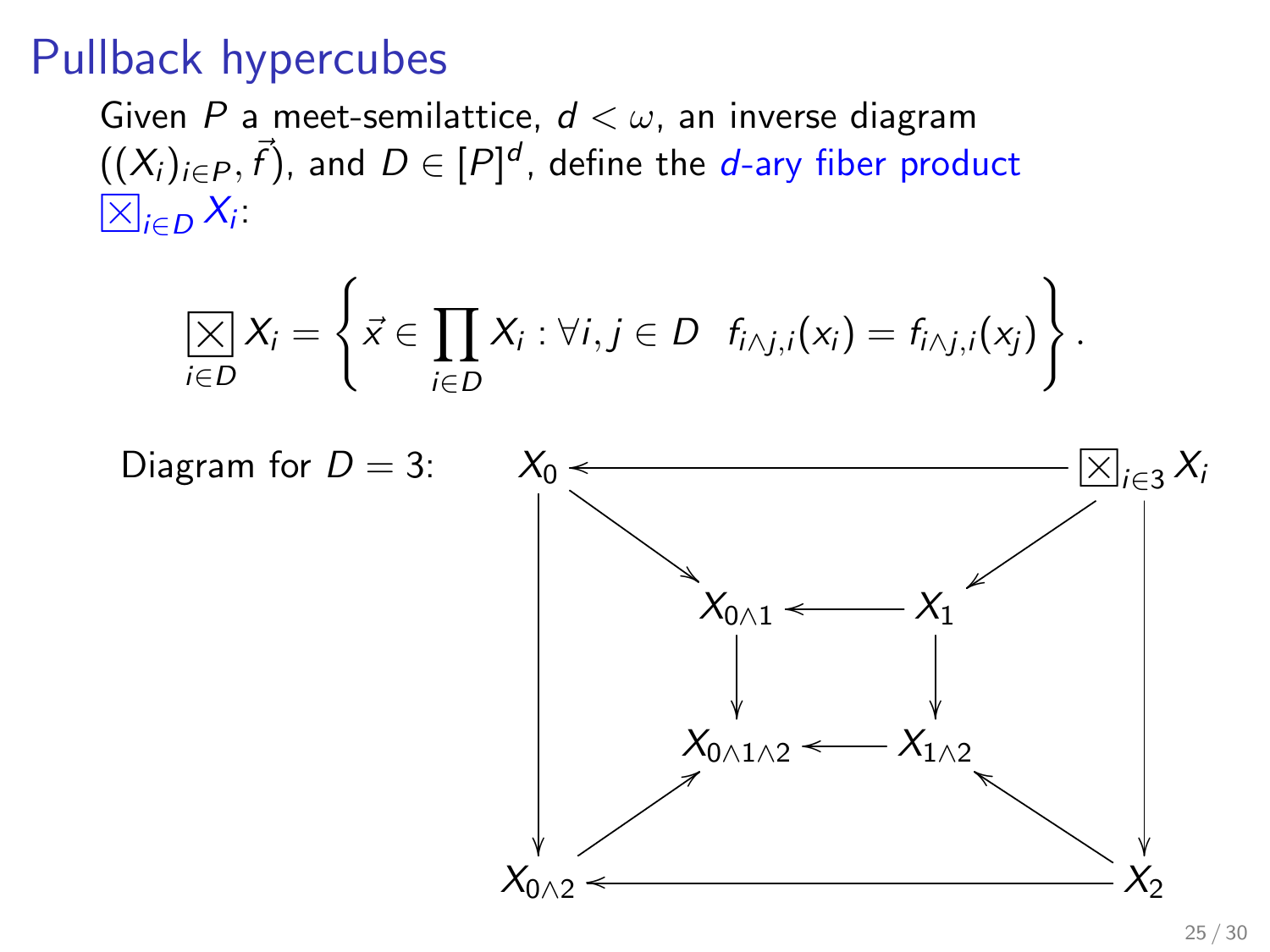# Higher-arity obstructions

#### Definition

An inverse semilattice  $(\vec{X},\vec{f})$  has a  $d$ -ary obstruction if there exist distinct  $i_0,\ldots,i_{d-1} < j$  such that the diagonal product  $\prod_{k < d} f_{i_k,j}$ aistinct  $t_0,\ldots,t_{d-1} < J$  such that the diagonal prod<br>does not map  $X_j$  onto the fiber product  $\boxtimes_{k < d} X_{i_k}.$ 

### Lemma (Milovich)

Given 2  $\leq d < \omega$ , a compactum X is  $\text{OG}_d$  iff X is  $\cong$  the limit of an inverse semilattice  $(\vec{X},\vec{f})$  such that

- $\blacktriangleright$  Each  $X_i$  is a second-countable compactum.
- ►  $\prod_{k < d-1} f_{i_k,j}$  is open for all  $i_0, \ldots, i_{d-2} < j$ ,
- $\blacktriangleright$   $(\vec{X}, \vec{f})$  has no  $\leq$ d-ary obstructions.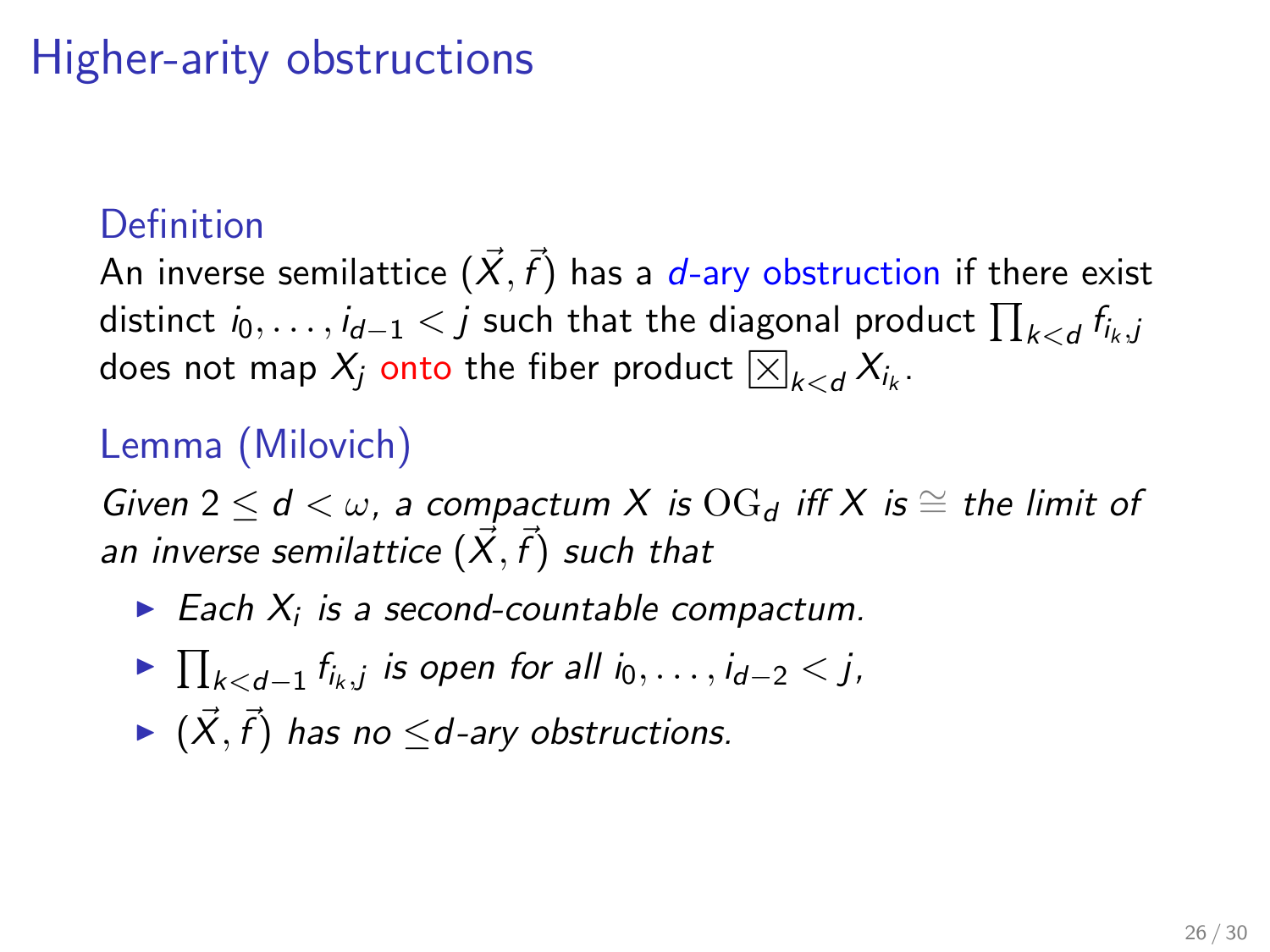# Proof strategy for  $\text{OG}_d \neq \text{OG}_{d+1}$

• Build a strict partial ordering  $\triangleleft$  that is directed and has countable lower cones.

• Simultaneously build an inverse limit system  $((\mathcal{X}_{\alpha})_{\alpha<\omega_{d}},(f_{\beta,\alpha})_{\beta\triangleleft\alpha}).$ 

- Ensure that if  $\beta_0, \ldots, \beta_{d-1} \triangleleft \alpha$  then:
	- $\blacktriangleright \prod_{i < d} f_{\beta_i, \alpha} \colon X_{\alpha} \to \boxtimes_{i < d} X_{\beta_i}$  is onto.
	- ►  $\prod_{i < d-1} f_{\beta_i, \alpha} : X_{\alpha} \to \boxed{\times}_{i < d-1} X_{\beta_i}$  is open.
	- $\blacktriangleright \prod_{i < d} f_{\beta_i, \alpha} \colon X_\alpha \to \boxtimes_{i < d} X_{\beta_i}$  is "usually" not open.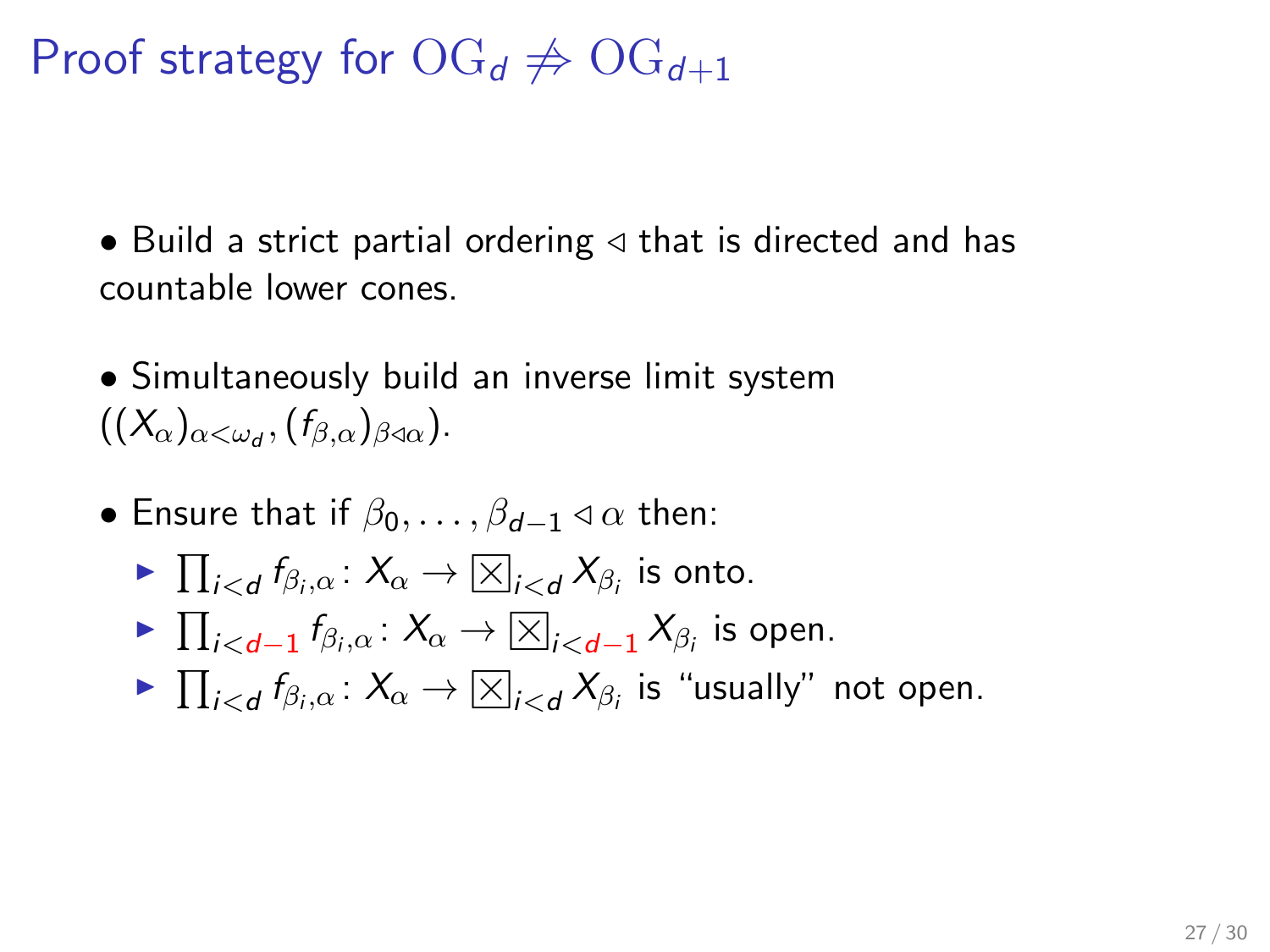## How to partially order  $\omega_d$

We will simultaneously construct  $\triangleleft$  and sequences  $(X_{\alpha})_{\alpha<\omega_{d}}$ ,  $(f_{\beta,\alpha})_{\beta\triangleleft\alpha}$ , and  $(M_\alpha)_{\alpha<\omega_d}$  such that:

- $\blacktriangleright$  X<sub>0</sub> = 2<sup>ω</sup>  $\cong$  X<sub>α</sub>.
- $\blacktriangleright M_{\alpha}$  is  $\prec H(\theta)$  and countable.
- **IF The sequences**  $(X_{\beta})_{\beta<\alpha+1}$ ,  $(f_{\gamma,\beta})_{\gamma<\beta<\alpha}$ , and  $(M_{\beta})_{\beta<\alpha}$  are elements of  $M_{\alpha}$ .
- $\blacktriangleright$  { $f_{\beta,\alpha}$  :  $\beta \triangleleft \alpha$ } is a subset of  $M_{\alpha}$ .

Define  $\beta \triangleleft \alpha \Leftrightarrow M_{\beta} \in M_{\alpha}$  and note that

 $M_{\beta} \in M_{\alpha} \Leftrightarrow M_{\beta} \subset M_{\alpha} \Leftrightarrow \beta \in \alpha \cap M_{\alpha} \Rightarrow \beta < \alpha.$ 

Ignoring  $\vec{X}$  and  $\vec{f}$ , a sequence  $\vec{M}$  as above is called a Davies sequence or a long  $\omega_1$ -approximation sequence. Such sequences have other applications in both set theory and topology...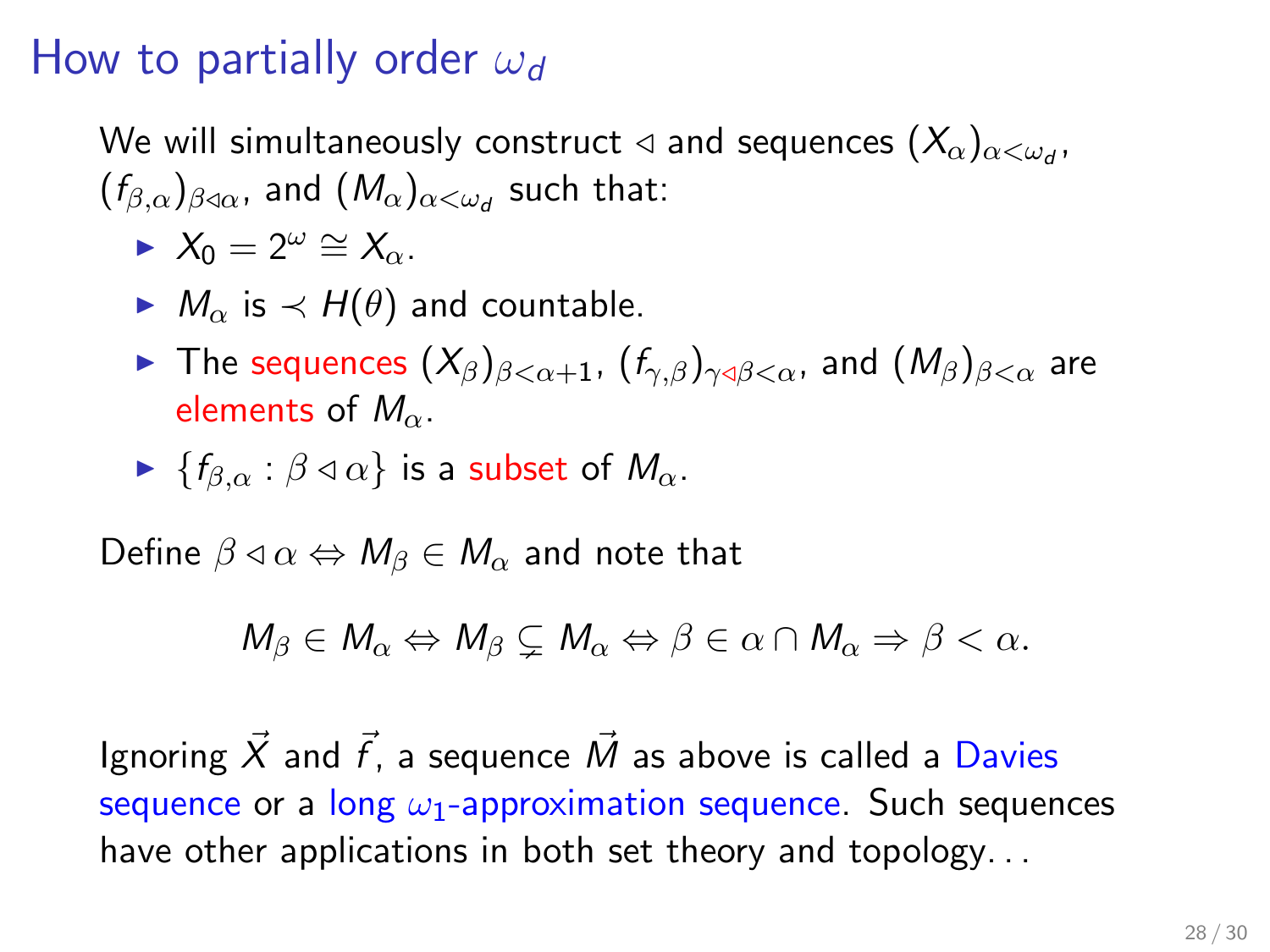# Useful properties of  $\dot{M}$

 $\vec{M}$  is essentially a very very weak gap-d morass that exists in ZFC.

- $\blacktriangleright$   $\triangleleft$  is directed and well-founded.
- **►** Each lower cone  $\{\beta : \beta \lhd \alpha\}$  partitions into  $\leq d$ -many countable directed sets  $D_{\alpha,i}$  for  $i < \mathbb{I}(\alpha)$ .
- ► Each intersection  $\bigcap_{\alpha \in I} M_\alpha$  is a directed union  $\bigcup_{\alpha \in J} M_\alpha$ .  $\triangleright$  Therefore, we won't have to think about colimits.

 $X_{\alpha}$  and  $f_{\beta,\alpha}$ :  $X_{\alpha} \to X_{\beta}$  are of the following form if  $\alpha > 0$ .

$$
\blacktriangleright (Y_{\alpha,i},(g_{\beta})_{\beta\in D_{\alpha,i}})=\lim ((X_{\beta})_{\beta\in D_{\alpha,i}},\vec{f}\restriction D_{\alpha,i}).
$$

 $\blacktriangleright$   $X_{\alpha} = C_0 \oplus C_1$  where  $\{C_0, C_1\}$  is a closed cover of  $i<\exists(\alpha)$  Yα,i.

$$
\blacktriangleright f_{\beta,\alpha}(\vec{y},j) = g_{\beta}(y_i) \text{ for } \beta \in D_{\alpha,i}.
$$